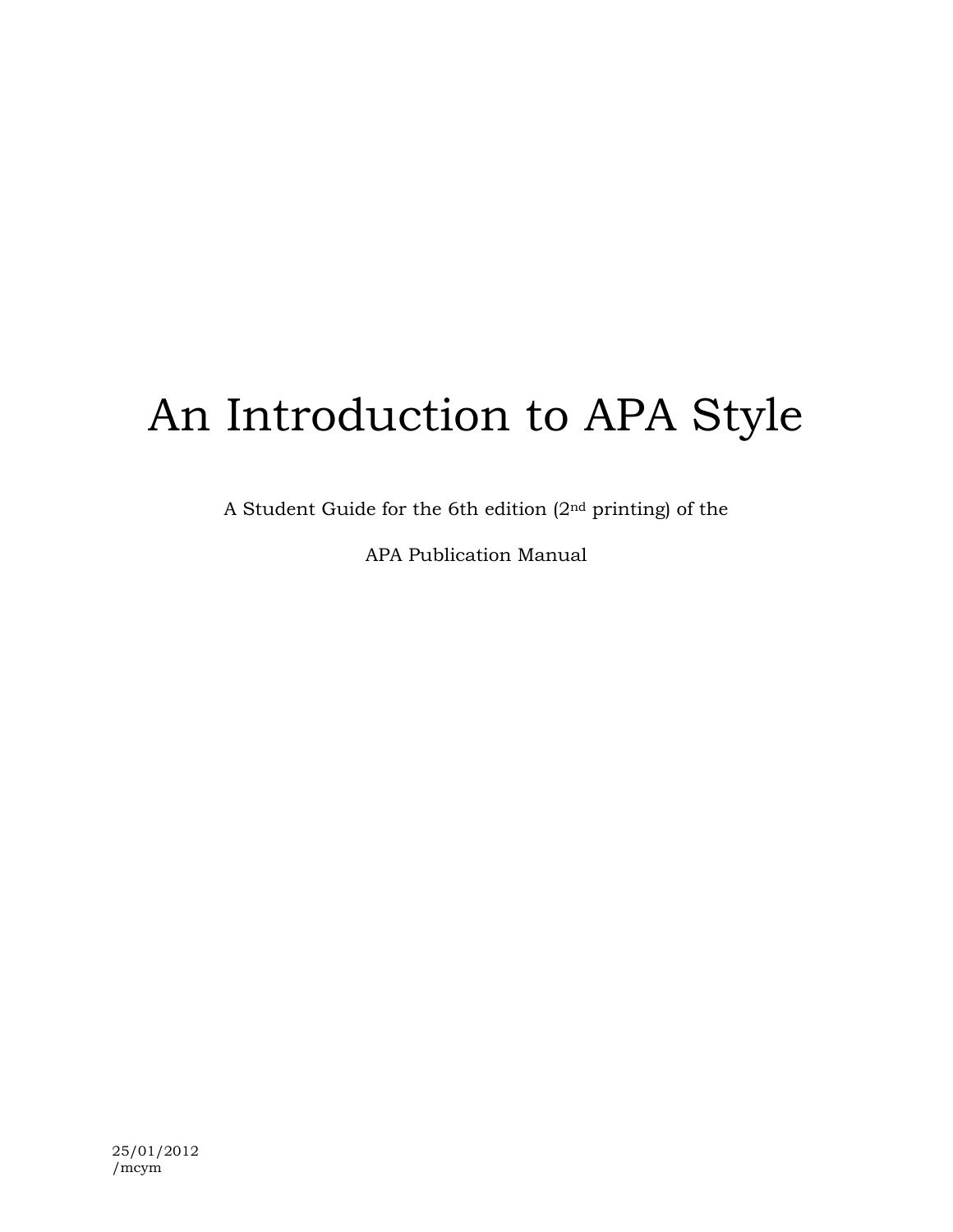# AN INTRODUCTION TO WRITING IN APA STYLE

This document provides an introduction to writing in American Psychological Association (APA) style. All of the information in this document is contained within the **sixth edition (2nd printing**) of the Publication Manual of the American Psychological Association. If you need more details please refer to the APA manual available in the: Douglas College Library, Psychology Lab, and Learning Centre.

The types of papers you will be asked to submit for grading will generally fall into 2 categories: a literature review or an empirical study.

# **Literature Review**

A literature review is a critical analysis of published work. The purpose of the literature review is to: define and clarify the problem; summarise previous research by identifying trends, similarities, differences, contradictions, gaps, and inconsistencies; and suggesting directions for future research. A literature review consists of, at minimum:

- title page
- abstract
- references

Organising the body of the paper into sections is at the discretion of the author: use the table below to format headings for each section according to APA style. At minimum, Level 1 headings are required, but if two levels are needed, then use Levels 1 and 2 headings; if three levels are needed, then use Levels 1, 2, and 3 headings, etc.

| Level of heading | Format                                                                               |
|------------------|--------------------------------------------------------------------------------------|
|                  | Centred, Boldfaced, Uppercase and Lowercase Heading                                  |
| 2                | Flush left, Boldface, Uppercase and Lowercase Heading                                |
| 3                | Indented, boldface, lowercase paragraph heading ending with a<br>period.             |
| $\overline{4}$   | Indented, boldface, italicised, lowercase paragraph heading<br>ending with a period. |
| 5                | Indented, italicised, lowercase paragraph heading with a period.                     |

# **Empirical Study**

An empirical study is a report of original research in which an hypothesis is tested; data is collected; and the results are presented and evaluated. An empirical study consists of, at minimum:

- title page
- abstract
- introduction
	- method
- results
- discussion
- references

Formatting for a literature review and empirical study follows the same conventions. Because the sections within an empirical study are more prescriptive, this document focuses upon writing an empirical study.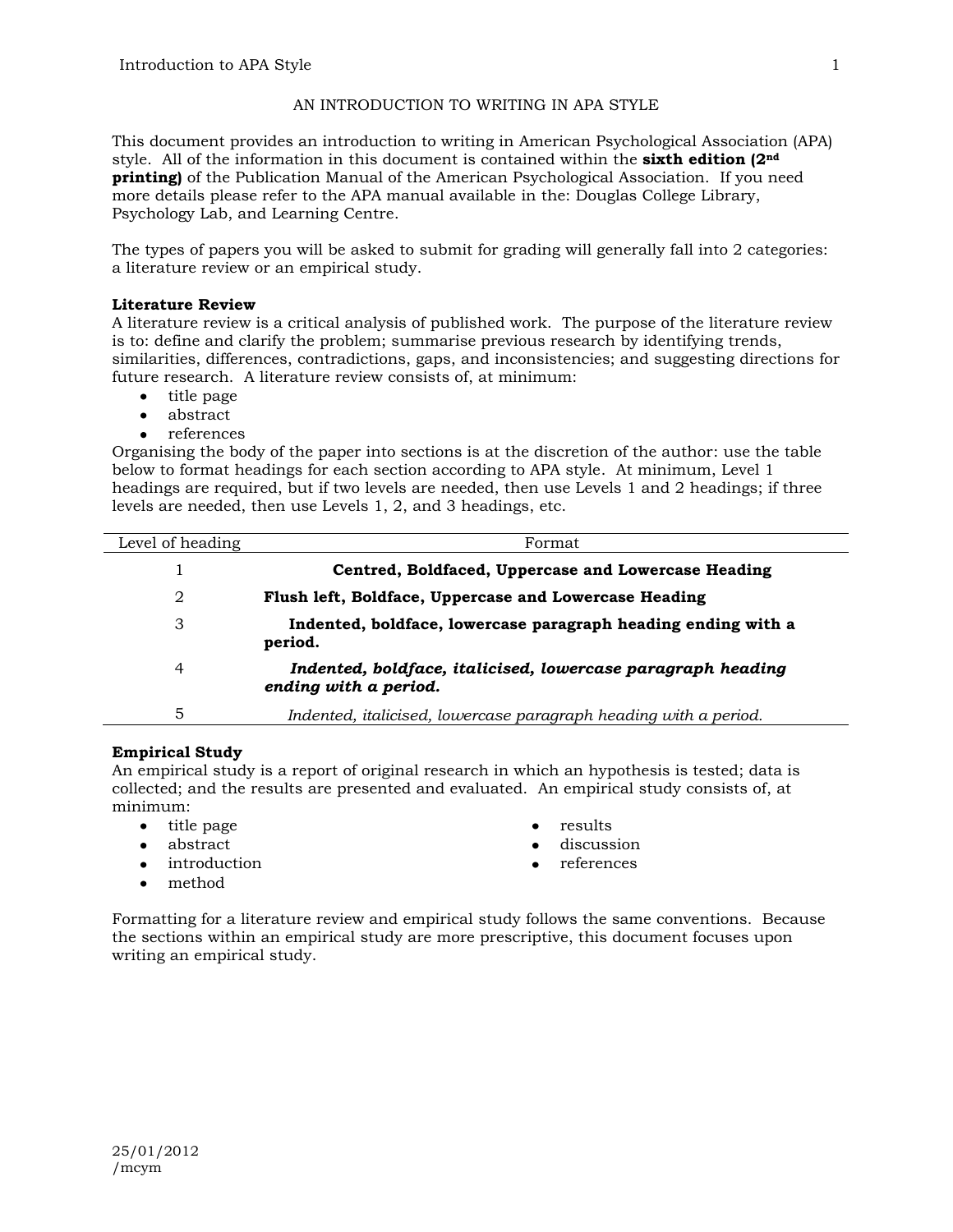This document is divided into three sections:

1. Writing an APA style Empirical Study

The first section provides a description of each of the major sections of an APA style empirical study.

2. Citations and References

The second section provides information on how to document your work; that is, it tells you how to cite and reference the articles that you will use when writing your paper. Read this section before gathering library materials (e.g., journal articles and books) and taking notes so you will know what type of information to record (e.g., author[s] name, date of publication, name of journal, doi). Also, carefully read the subsection on plagiarism.

3. Sample APA style Empirical Study

The third section provides an example of an APA style empirical study.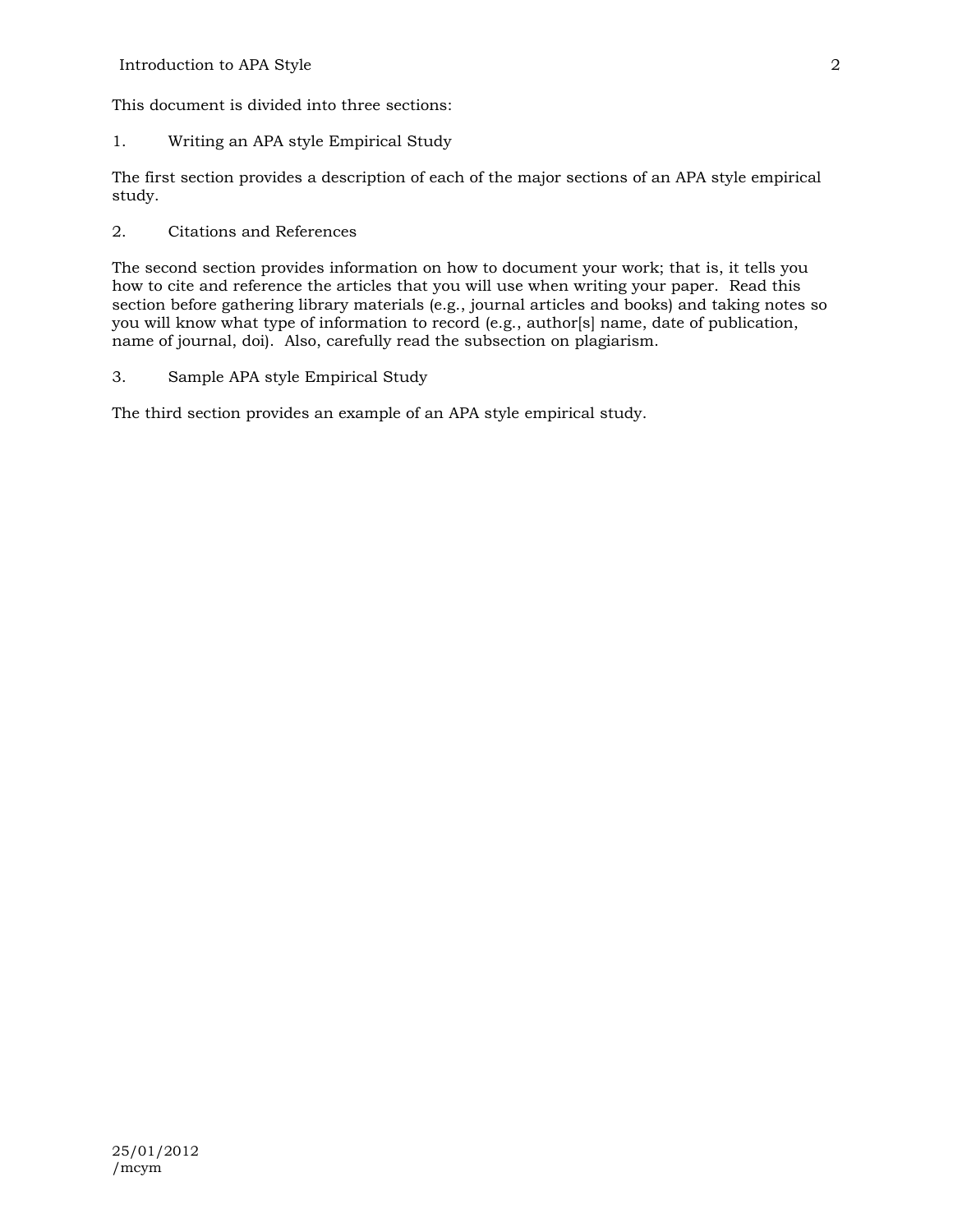# Formatting

# General Guidelines

- Leave 2.54 cm (one inch) margins at the top, bottom, left and right sides of all the pages of the paper.
- Double space all lines of text including the title page and the reference section.
- Use boldface for the section headings (e.g., **Methods, Results, Discussion**) and sub-headings  $\bullet$ (e.g., **Participants**, **Procedure**)
- Use left justification only; leave the right edge of the text ragged.
- Use Times New Roman 12 pt.  $\bullet$
- The running head is a shortened version of the title that is no more than 50 characters in length: this includes spaces, and punctuation. The running head and page number are 1.27cm or  $\frac{1}{2}$ inch below the top edge of the page.
	- Typing: The text of the running head is typed in upper case. The running head and page number are on the same line with the running head left justified and the page number right justified. The running head and page number occurs on all pages of the document including the title page. **NOTE:** For the title page only, the words "Running head:" precedes the text of the running head (see p.1 of the Sample Paper).
- Indent paragraphs 5-7 spaces (1.27cm or  $\frac{1}{2}$ ); do not indent the abstract.
- When reporting a numerical value, present the numerical value as digits if the value is greater than or equal to 10. If the numerical value is less than 10, type the value as a word, unless it contains a decimal.
- Submit a single-sided copy of your paper for grading.
- Staple the paper once in the upper left-hand corner. Do not use folders or duo-tangs.
- Make a backup copy of your paper.

Comments on Writing Style

- You should strive to present your ideas clearly and logically. Be precise in your choice of words.  $\bullet$ Get to the point, this is a scientific paper and therefore wordiness is frowned upon.
- Do not use colloquialisms (informal language): this is a formal paper.
- Refrain from making over-generalisations. For example, "Since the dawn of time, man has been  $intrigued$  about  $\ldots$
- Academic papers are generally written in the third person. Although the use of personal pronouns are acceptable (e.g., we, our, I, my), they should be used judiciously: this is, after all, a formal paper. For example, both "The hypothesis for the experiment was . . ." (third person) and "Our hypothesis for the experiment was . . ." (first person), would be acceptable whereas "In my opinion, . . ." would be unacceptable because of the shift in tone from formal to informal.
- The active voice is preferable to the passive voice. For example, it is preferable to say "Participants completed a questionnaire" (active voice) rather than "Participants were given a questionnaire" (passive voice).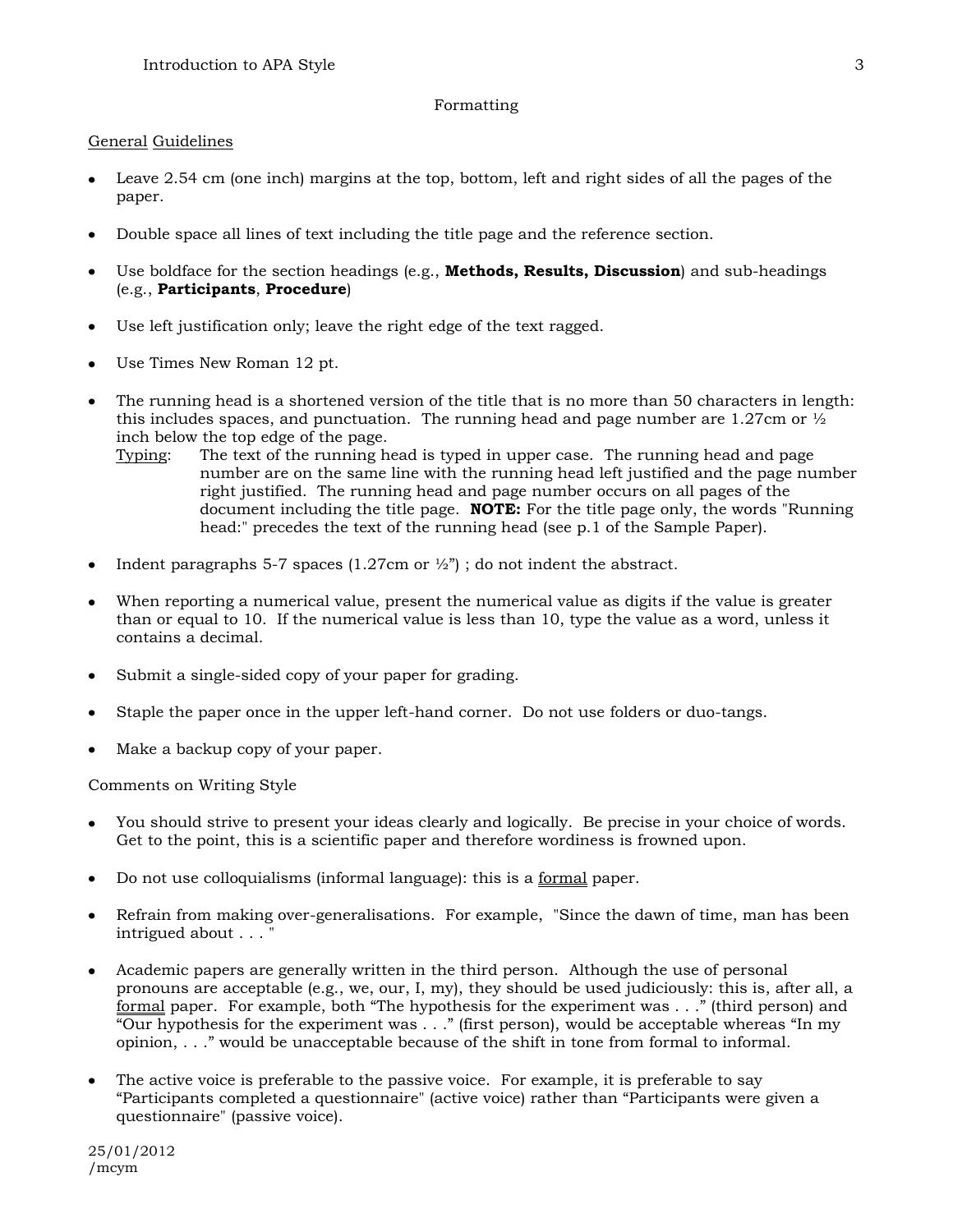#### Title Page

(See p. 1 of the Sample Paper)

The title page is comprised of the following elements:

- $\bullet$ title
- author's name(s)  $\bullet$
- affiliation  $\blacksquare$

# Title

The title summarises the main topic of the paper and mentions the variables considered in the study (e.g., The Effectiveness of Excuse-Validation in Reducing Negative Affect). The title is no more than 12 words. Remove unnecessary phrases such as "A Study of . . . ".

Typing: The title is centred and typed in upper and lower case. The title appears in the top half of the page.

# Author's Name

Each author's name should be included on the title page.

Typing: The author's first and last name is centred and double spaced below the title. If there is more than one author, then list the names in alphabetical order. Each author's name should be centred, doubled spaced and on a separate line below the previous author's name.

# Affiliation

The affiliation is the name of the institution at which the study or experiment was conducted.

Typing: The affiliation is typed in upper and lower case. It is centred and double spaced below the author(s) name.

**IMPORTANT NOTE:** Your instructor may also ask you to include your student number, course name, section number, instructor's name and due date; check with your instructor. If you are required to include your student number, course and section number, and due date, then each of the entries would be centred and immediately below the preceding entry. For example, your student number would be centred and immediately below your name; the course and section number would be centred and immediately below your student number; and the due date would be centred and immediately below the course and section number.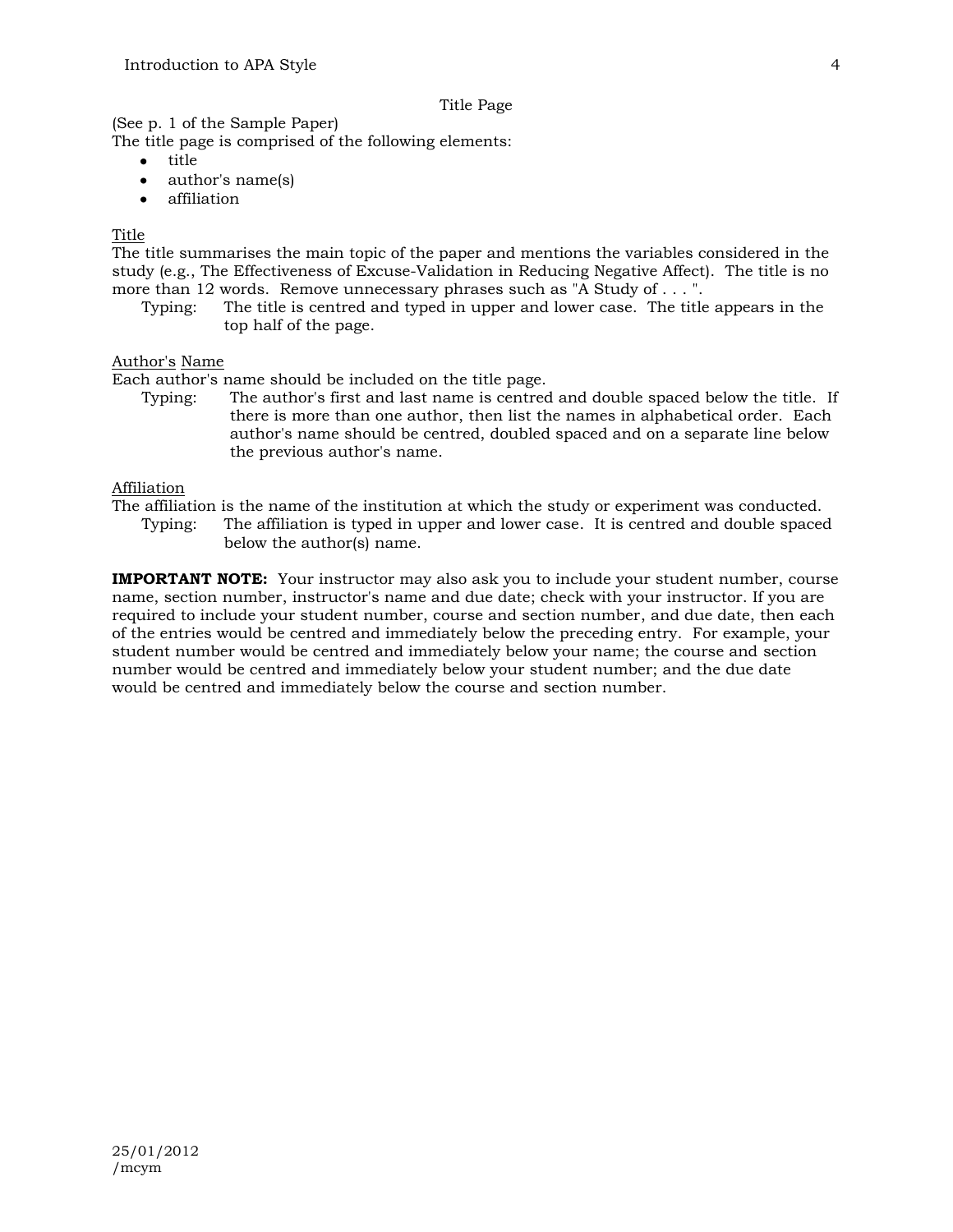#### Abstract

# (See p. 2 of the Sample Paper)

The abstract is a summary of the entire paper; do not include material that is not presented in the paper. The abstract is comprised of the following:

- the purpose of the research
- the variables being investigated
- a description of the participants
- a description of the method including materials, data gathering procedures, names of tests, etc.
- a description of your findings; do NOT include numerical results
- a conclusion

The abstract is written in past tense. Report numerical values (e.g., number of participants) as digits unless the numerical value begins a sentence, in which case, report the numerical value as a word. The abstract is no more than 120 words.

Typing: The abstract appears on the second page of the paper. The word "abstract" is centred, and written in upper and lower case. Do NOT indent the first line of the abstract.

#### Introduction

(See pp. 3-5 of the Sample Paper)

This section introduces the topic being studied, reviews previous research, and clearly states the hypothesis for the study.

Academic journal articles are used to review previous research; this is referred to as a literature review. The literature review is NOT a passive summary of each academic journal article, but an active, critical discussion of past research. The active discussion involves integrating and synthesising the main research trends as well as noting limitations of past research. Because you are borrowing ideas from previous research, this section will be filled with citations (see pp. 9-11 for examples of APA style citations). In addition, APA style rarely uses direct quotes; paraphrasing (putting it into your own words), with proper citations, is preferred. The literature review should serve as a rationale for the present study and the hypothesis becomes a logical extension of the literature review. Past tense is used for the literature review.

Following the literature review, the variables used in the present study are defined and the rationale for the hypothesis is developed. The hypothesis is then stated and predictions are made. At the end of the introduction, the reader should have a clear idea of what was expected to happen in the study and the reasons for the predictions. It is important to emphasise that the introduction section moves from the general (i.e., the general topic, why it is important, theory, previous research findings) to the specific (i.e., the present study).

Typing: The introduction section begins on the third page of the paper. The title of the paper is centred and printed in upper and lower case instead of the word "introduction". The introduction is approximately two to three pages in length. Each new paragraph should be indented 5-7 spaces  $(1.27 \text{cm or } \frac{1}{2})$ .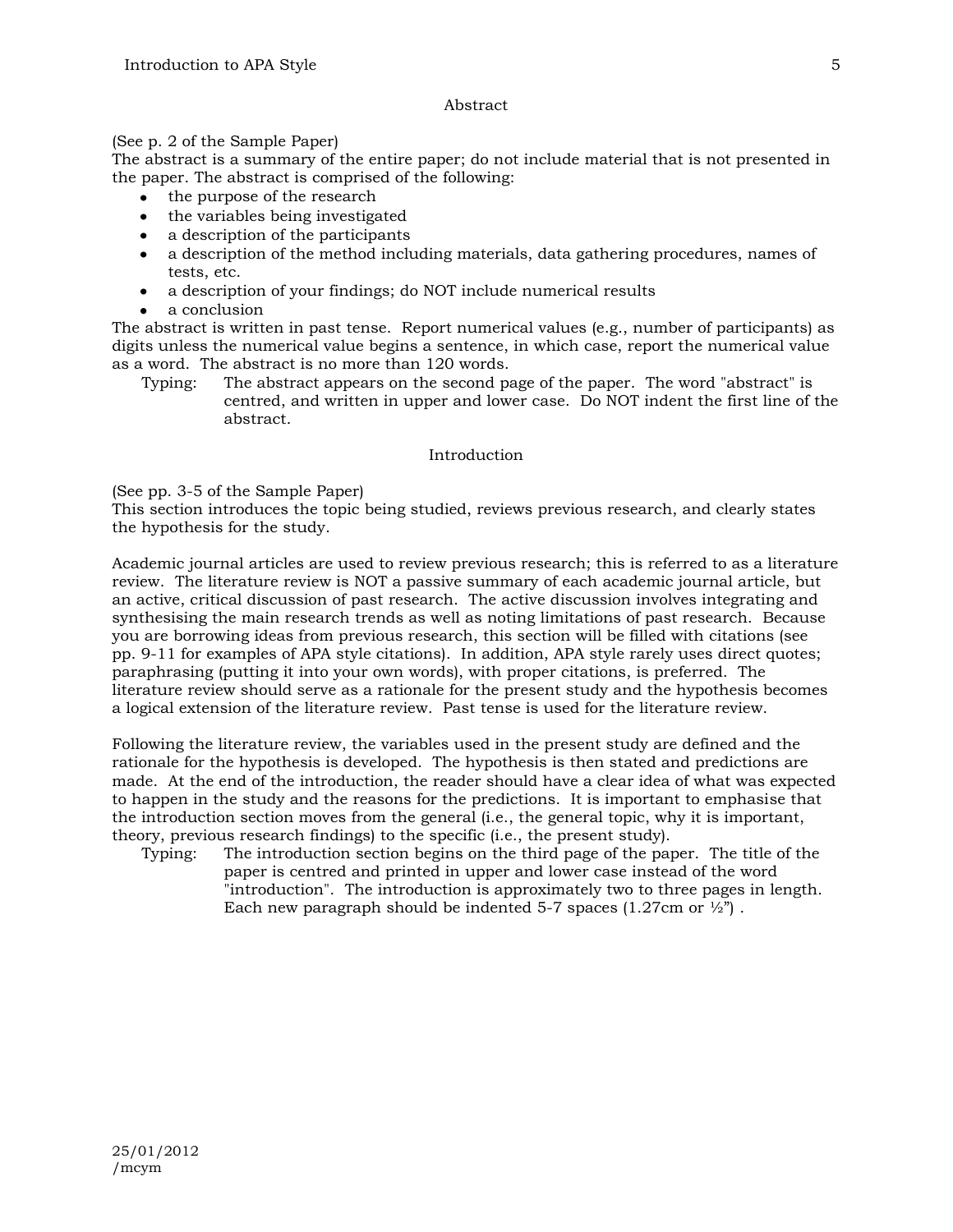#### Method

# (See pp. 5-6 of the Sample Paper)

The method section describes how the study was conducted and is usually divided into, at minimum, two subsections: (1) participants, and (2) procedure.

Typing: The word "method" is boldfaced, centred, typed in upper and lower case, and immediately follows the last sentence of the introduction section.

#### Participants

The participants subsection describes the people who volunteered for the study. This includes information about the number of participants, their sex and average age and any other defining characteristics of the group of people (do not list details of individual participants).

Typing: The word "participant" is boldfaced, left justified, and typed in upper and lower case. This subsection is written in past tense. The first line of this subsection is indented 5-7 spaces (1.27cm or  $\frac{1}{2}$ ). When reporting the number of participants, present the number as digits if the numerical value is greater than or equal to 10. If the number of participants is less than 10, type the numerical value as a word.

#### Procedure

The procedure subsection provides a description of: the sampling procedure – how the participants were recruited – and sample size; the equipment and/or tests that were used; the research design; and a summary of the steps followed during data collection.

When describing standard materials (e.g., stop-watches) a detailed description is not required. If a test was used, cite the test name and author(s) in APA style and include the source of the test in the reference list. If the test (or data recording form) has instructions typed on the test form, describe the instructions; do not provide verbatim instructions. If the test uses a rating scale, include a description of the rating scale and how total scores are produced. When describing a test that uses a rating scale, type the rating scale as digits and the anchors for the scale should be italicised and in parentheses. For example, the participants rated their responses from 1 (*most important*) to 5 (*least important*).

The description of the procedure should be in chronological order. Provide enough detail to enable the reader to understand how the data was collected. This description should include: how participants were separated into groups or conditions; where the testing took place; any verbal instructions given to each group or condition; the order of presentation of testing material; any experimental manipulations; how the dependent variable(s) were measured and any variables that were held constant.

Typing: The word "procedure" is boldfaced, left justified, typed in upper and lower case and immediately follows the last sentence of the "participants" subsection. This subsection is written in past tense. The first line of this subsection and subsequent paragraphs are indented 5-7 spaces (1.27cm or  $\frac{1}{2}$ ").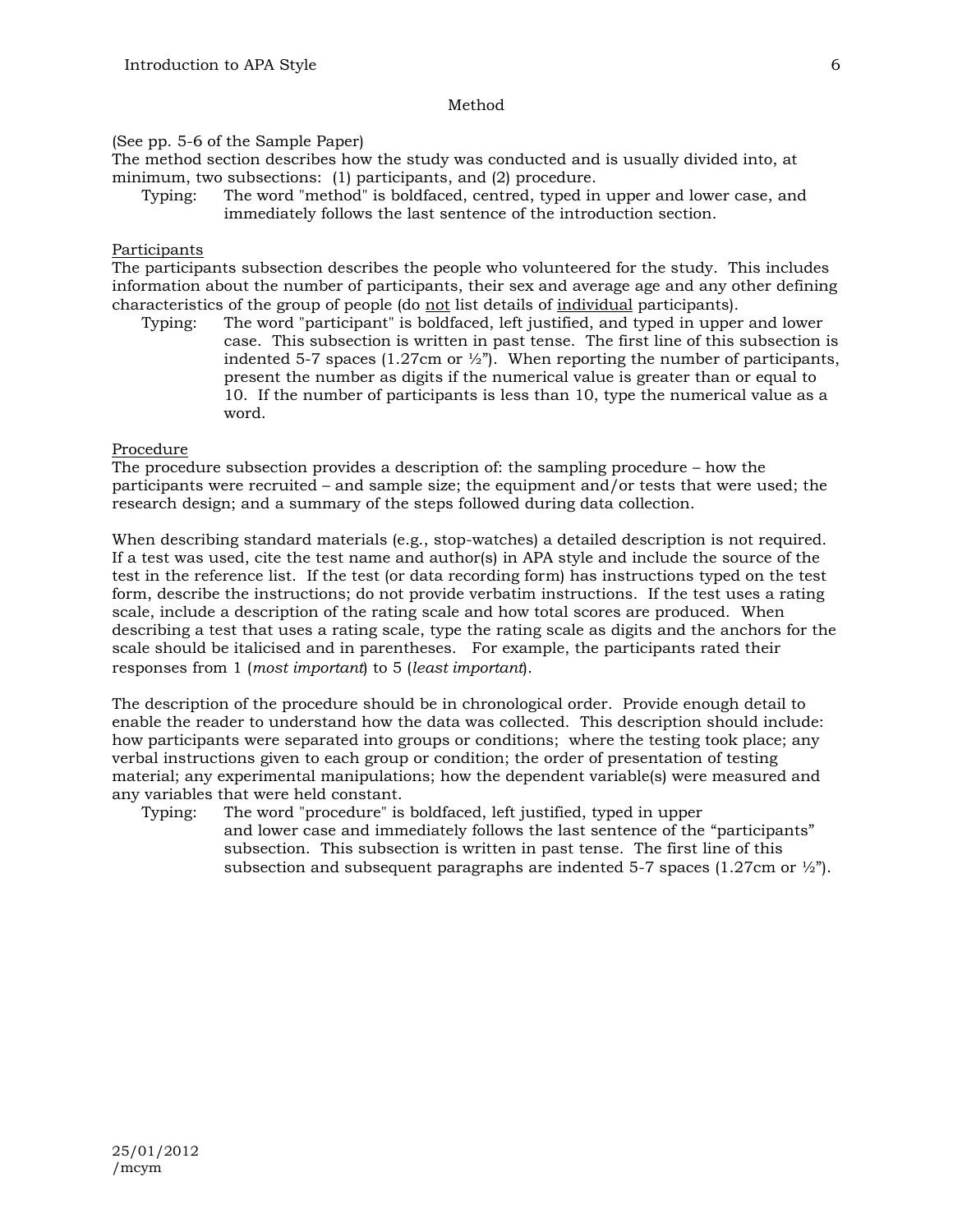#### Results

# (See pp. 7-8 of the Sample Paper)

The main purpose of this section is to convey the numerical data obtained. Begin with a reiteration of the hypothesis. Describe the statistic that will be used to evaluate the results. Follow this with a written description of the results for each group or condition. Once all results have been reported, clearly state whether the results support the hypothesis; do not draw any conclusions.

Report the mean (*M*), standard deviation (*SD*) for each group or condition and, when appropriate, the correlation coefficient  $(r)$ ; do NOT include the participants' individual scores. Raw data, if requested by your instructor, is included in the Appendix section (see the appendix sub-section of this document for appropriate APA style). Numerical results (*M, SD, r,*) are reported as digits. Report all results in sentence format. If a figure or table (see below for a description of an APA style figure or table) is included in this section, refer to the figure or table and state its relevance in the text of this section. The values you choose to report in this section should justify any conclusions you draw in the discussion section. **NOTE**: this section is written as a coherent paragraph(s).

Typing: The word "results" is boldfaced, centred, typed in upper and lower case and appears immediately after the last sentence of the procedure subsection. This section is written in past tense and should be approximately one-half to one page long including a table or figure. The first line of this section and subsequent paragraphs are indented 5-7 spaces (1.27cm or  $\frac{1}{2}$ ").

# Tables (see p. 8 of the Sample Paper)

Your instructor may require a table as part of the results section. Tables are usually included if the results contain several sets of numbers that would be difficult to understand in sentence format. For example, if the results consisted of several means (*M*) and standard deviations (*SD*), reporting these values as a list of digits would detract from the readability and comprehension of the overall results. A table, therefore, serves as an organised presentation of the results. Values that are to be compared should be next to each other. For example, means (*M*) should be in one column, standard deviation (*SD*) should be in an adjacent column. Provide a brief summary of the table in the text of the results section; highlighting the relevant comparisons.

Typing: Number each table with an Arabic numeral. The word "Table" and its corresponding number is left justified. The title for the table is italicised, left justified and underneath the table number. The heading for each column should be clear and concise; in addition, the heading should not be wider than the longest column entry. A horizontal line divides: the title from the headings; the headings from the numerical values; and the last row of the table from the rest of the text. Do NOT use vertical lines to separate each column.

# Figures (see p. 7 of the Sample Paper)

Figures are graphs, charts, maps, drawings, photographs, or diagrams. Your instructor may require a graph (referred to as a figure) of your results. The graph should provide a visual representation of the over-all results. Provide a brief description of the graph in the text of the results section. Unless otherwise specified, the graph should be computer generated.

Typing: Label each axis indicating the quantity being measured and the units used. Each label is parallel to its axis; for example, the label for the ordinate/vertical axis should be printed vertically whereas the label for the abscissa/horizontal axis is printed horizontally. Provide the unit of measure in brackets after the label. Always include a zero point. Use a sans serif font, for example, Arial, Futura, or Helvetica for the labels and numbers of the ordinate and abscissa. The font size should be no larger than 14 pt and no smaller than 8 pt; the point size should not vary more than 4 pts. For example, if 8 pt is used for the ordinate then the font size cannot be greater than 12 pt for the abscissa. Type the axis labels in boldface. When choosing a grid scale, take into consideration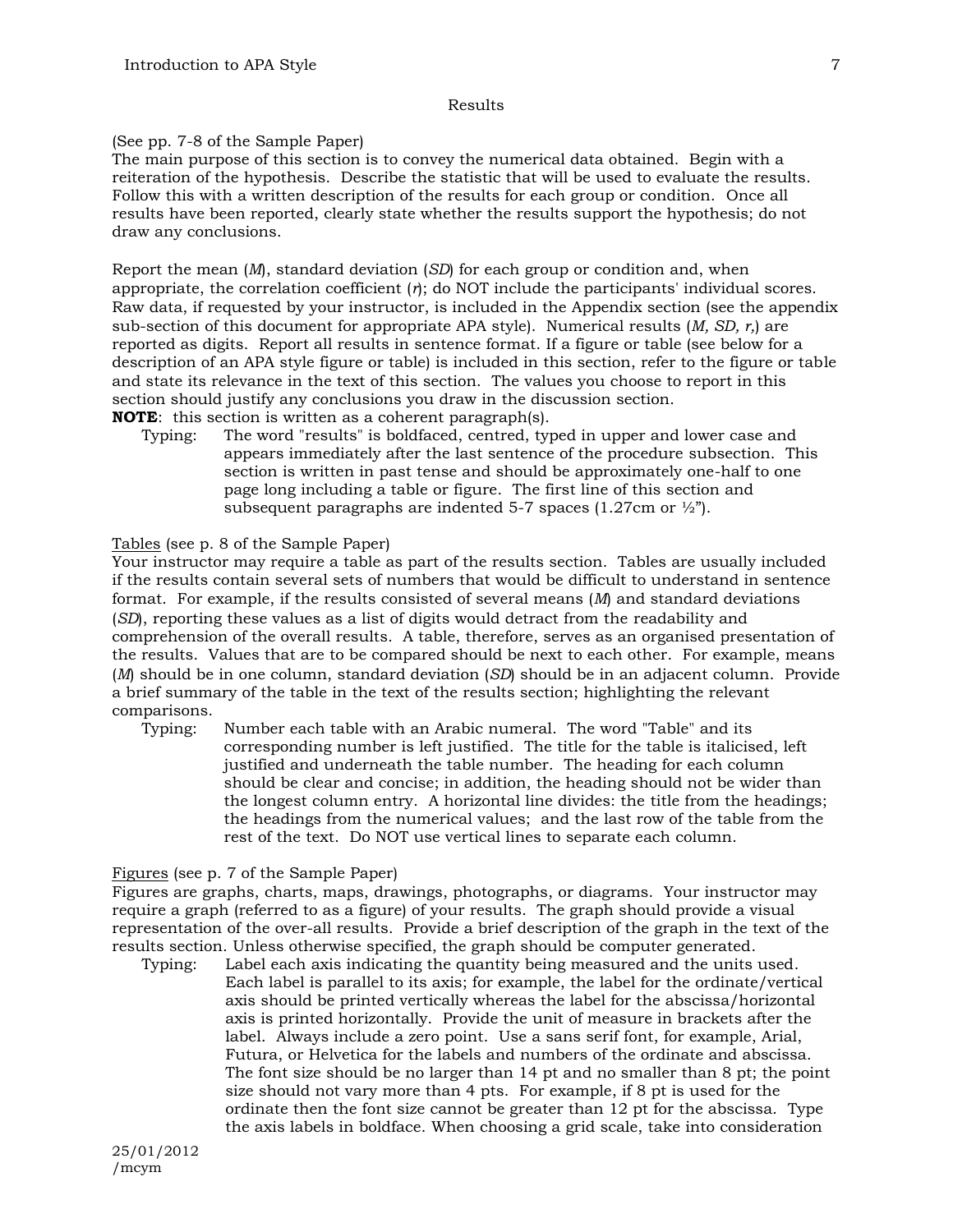the range of both axes. The graph should be two dimensional NOT three dimensional . Unless printing from a colour printer, limit the colours for the bars to black and white: visually discriminating between different levels of shading can be difficult. If your graph includes a legend, then the legend should be centred with a box around it. Number all figures with Arabic numerals. The figure caption/title is below the figure. The word "Figure" and its corresponding number is left justified, italicised and followed by a period; one space after the period, type the title for the figure. The first letter of the title is in upper case with subsequent letters in lower case.

#### Discussion

#### (See pp. 8-10 of the Sample Paper)

In the discussion section, the results are examined, interpreted, and evaluated. Inferences may be drawn. The discussion moves from the specific (e.g., your results described in words) to the general (e.g., why the results are theoretically important and how they relate to other findings in psychology). The discussion section usually opens by clearly stating whether the hypothesis was supported by the results. The results of the study are then evaluated against previous research. Discuss the similarities and differences between your results and past research results; limit your comments to those journal articles used in your literature review (include citations). Do NOT introduce new journal articles in this section. Do NOT repeat points already made or refer back to the introduction section; each new comment should help bolster your conclusions. The broader implications of the results should be discussed. If the results do not support the hypothesis, provide a plausible explanation; this should NOT be a litany of excuses. Methodological problems should be discussed with the expectation of suggestions to improve the study. Suggestions for future research may be provided.

Typing: The word "discussion" is boldfaced, centred, typed in upper and lower case and immediately follows the results section. This section is written in present tense. The discussion is approximately 2-3 pages in length. The first line of this section and subsequent paragraphs are indented 5-7 spaces  $(1.27 \text{cm or } \frac{1}{2})$ .

#### References

(See p. 11 of the Sample Paper)

The reference section is a list of cited works in an APA paper. It appears at the end of the paper. Entries are listed in alphabetical order by authors' last name, or title if there is no author. Do not list articles that were not cited in your report, but include all articles that were cited. For more information on how to complete a reference list, please refer to pp. 12-17 of this document.

#### Appendix

(See pp. 12-13 of the Sample Paper) This section is optional; check with your instructor.

The appendix contains information that is essential for the reader, but would be distracting in the body of the paper. For example, a long and detailed description of a complex piece of equipment may be necessary for the replication of a study but detracts from the readability of the method section. This description would then be placed in an appendix and referred to in the body of the paper. As mentioned in the results section, your instructor may want you to include the participants' scores. The participants' scores would be included in the appendix. To draw the reader's attention to the participants' scores refer to them in the results section of the paper. Signed consent forms, if required by your instructor, should also be included as part of the appendix.

Typing: The word "appendix" is centred, typed in upper and lower case, with an identifying letter typed in upper case. Each appendix is typed on a separate page. If there is only one appendix, then an identifying letter is not necessary. The appendix follows the reference list.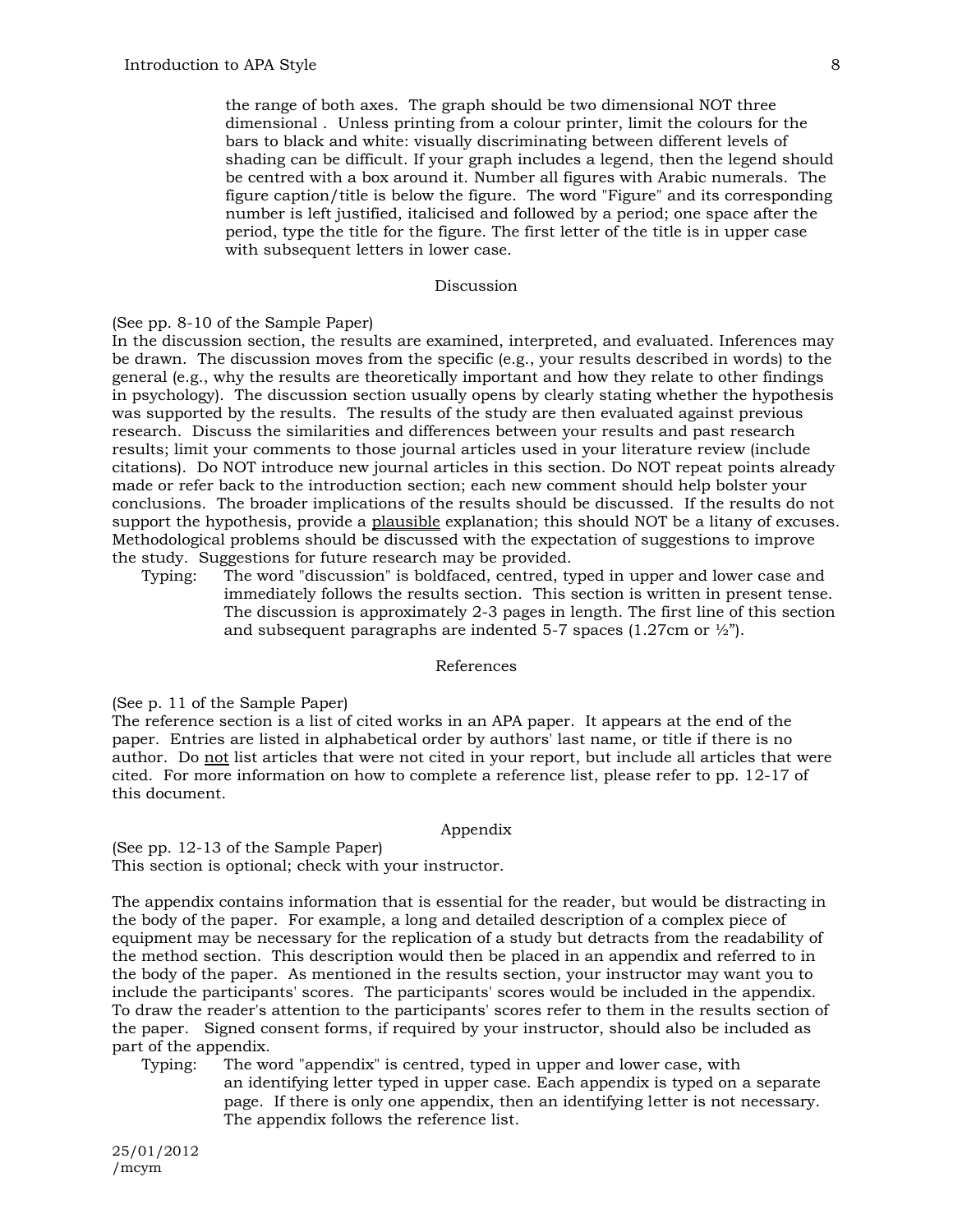# **CITATIONS AND REFERENCES**

Psychology papers must be referenced using APA referencing style. This style requires reference citations in the text of the paper and a reference list at the end. Reference citations identify the source of an idea, a paraphrase, or a direct quote. They include the name of the author(s) and year of publication of the original information. Reference citations are used to indicate to the reader which ideas are your own and which came from other sources. If you present ideas that are not your own, it is critical to acknowledge the source(s) of the ideas by making an appropriate reference citation. Moreover, it is critical that you paraphrase the words of other authors, that is, "say it in your own words." If you fail to acknowledge your sources, fail to paraphrase the work of other authors, or both, you will be committing an act of academic dishonesty called plagiarism. The consequences can be severe.

# Plagiarism

Plagiarism is the formal presentation or submission of research, words, ideas, illustrations or diagrams of others as one's own without citation or credit.

Confirmed violations of the College's academic dishonesty policy will be dealt with forthrightly and decisively by Faculty and Administration. In the case of a first offence, the penalties may include, but are not limited to, one or more of the following:

- rewriting of the assignment;  $\bullet$
- completion of another assignment;  $\bullet$
- a zero percent grade assigned to the relevant evaluation component;
- a failing grade on the course as a whole;  $\bullet$
- suspension from the program and/or College; and/or
- permanent expulsion from the College

Penalties will be noted on the student's academic record for a time period specified by the Dean/Designate.

The student will be informed by the President that the consequences of a second offence will be permanent expulsion from the College.

# For details see: http://www.douglas.bc.ca/about/policies/edu/academdis.html

# Paraphrasing

APA style writing rarely includes direct quotes; paraphrasing is more common. Paraphrasing involves writing ideas, concepts, and theories from a source in your own words. Replacing a few words, rearranging the words, and/or splicing sentences together from a source is NOT paraphrasing – this would be considered plagiarism because you are using the source's words, but claiming them as your own. Although the ideas, concepts and/or theories are now in your own words, you still need to acknowledge the source hence the use of citations: see pages 10- 11 for examples of APA citations.

# Quotations

It is better to paraphrase than to quote. Any material of three or more words taken from another source is a quote. When quoting, ensure that the words, punctuation, and grammar is an exact replica of the original source. In addition to the author(s) name and year of publication, the page number for the quotation MUST be included. When quoting from a source that does not provide page numbers use paragraph numbers (type "para." and the number) or, if the paper is divided into sections, provide the section and the paragraph number (type "para." and the number) within that section.

25/01/2012 /mcym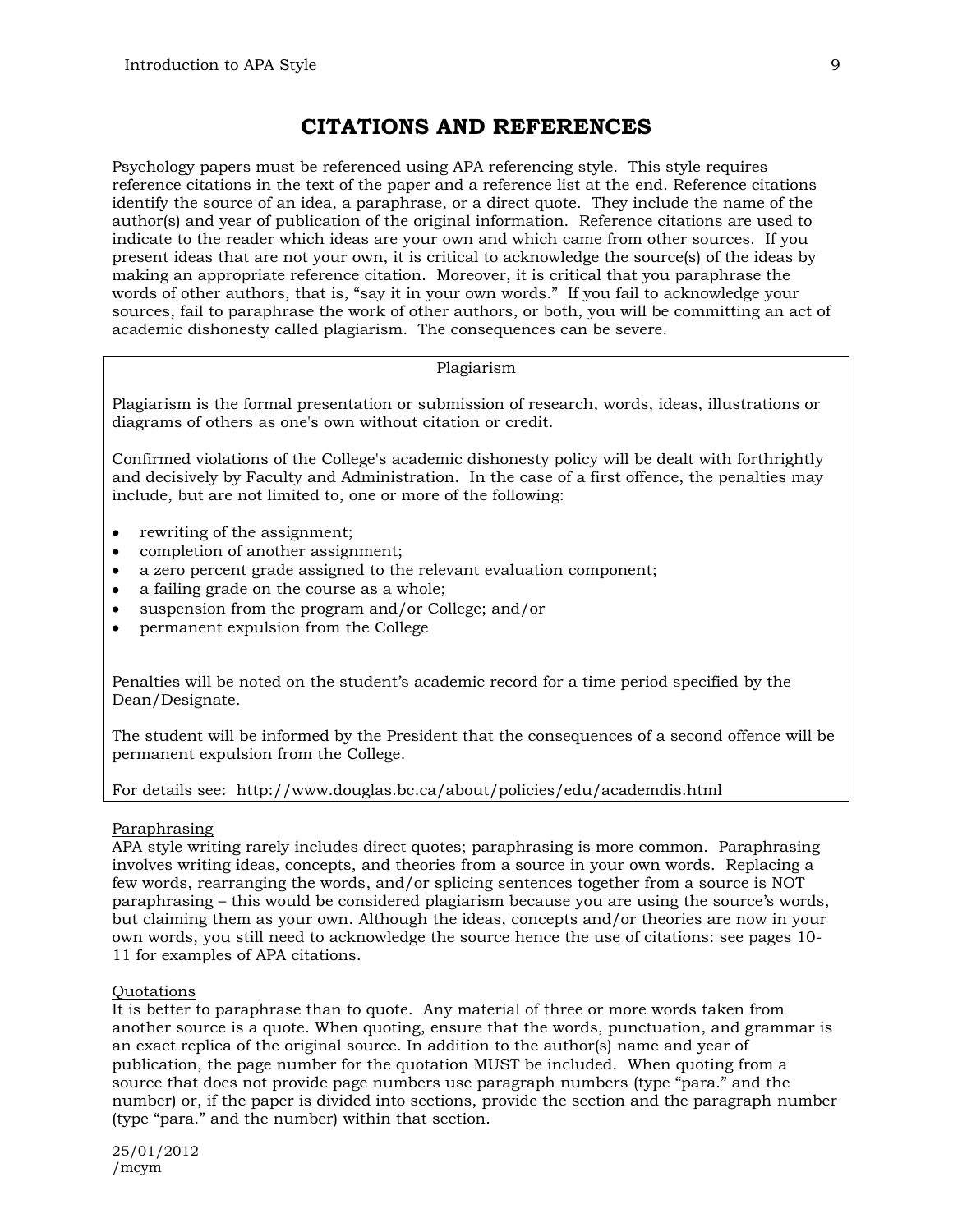If the quotation is short  $( \leq 40 \text{ words})$  insert the quotation as part of the sentence. Remember to enclose the quote with quotation marks.

Example: Rea (1988) has stated that "the Mini University provided a unique and creative educational experience for both the instructors and the students" (p. 303).

If the quote is greater than 40 words type the quote as a separate block. The block quote is double spaced, indented 5-7 spaces,  $(1.27 \text{cm or } \frac{1}{2})$ , and is NOT surrounded by quotation marks.

# **REFERENCE CITATIONS IN TEXT**

The surname of the author and the date of publication are inserted directly into the text at the point were the author's work is mentioned. The complete citation is included in the reference list at the end of the paper. Put parentheses around the author, the date, or both if they do not form a normal part of the sentence.

Example: In 1993, Smith compared reaction times . . .

or Smith (1993) compared reaction times . . .

or In a study of reaction times (Smith, 1993) . . .

To ensure your sentence is grammatically correct, the sentence should be complete without the information contained within the parentheses.

# **1. One Author**

Insert the author's last name and the date of publication into the text.

Example: More than 80% of the parents that evaluated the program considered it a success (Rea, 1988).

# **2. Two Authors**

When there are two authors always cite both last names.

Example: In an earlier study (Neisser & Harsch, 1992)...

The symbol "&" is used when in parentheses. Use the word "and" when the authors' names are part of the sentence.

Example: An earlier study by Neisser and Harsch (1992)...

# **3. More than Two Authors**

When there are three to five authors, cite all the last names in the first citation and in the following citations use only the first name and "et al." (which is Latin for "and others"). **NOTE:** that "et" is not followed by a period, but "al" is.

| First citation: | Sokolowski, Smith, Jones, and Hajid (1983) discovered                      |  |
|-----------------|----------------------------------------------------------------------------|--|
| Subsequently:   | Sokolowski et al. (1983) also found that                                   |  |
| or              | The results were supported by a later discovery (Sokolowski et al., 1983). |  |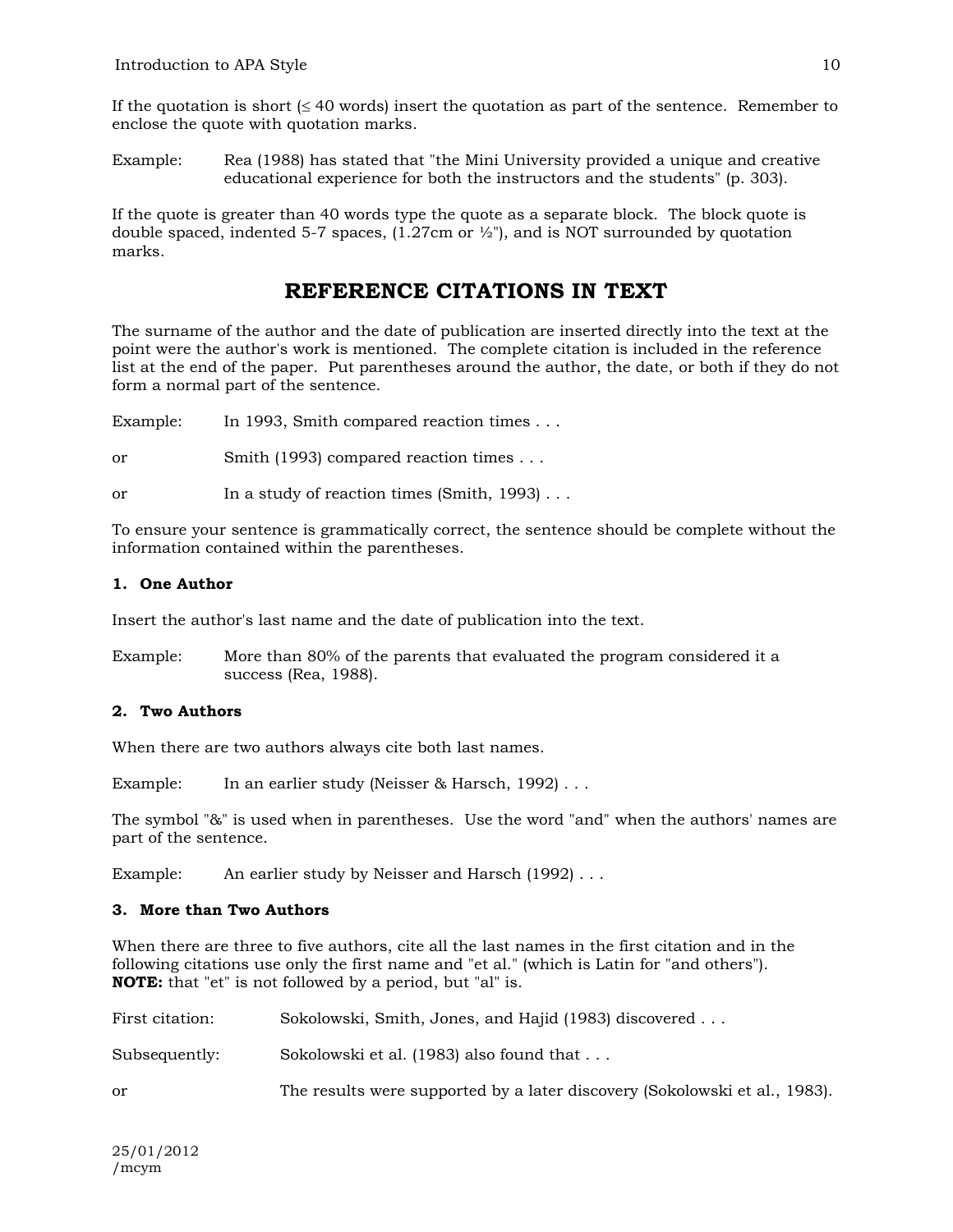When there are six or more authors, cite only the first author's last name followed by "et al." for the first and subsequent citations.

**Exception:** If two or more references have the same first author and year of publication, then include as many subsequent author's last names as necessary to clearly identify the source, followed by a comma, "et al." and the year of publication.

| First citation: | Bodenhausen, Kramer, and Süsser (1994) and Bodenhausen, Sheppard,<br>and Kramer (1994) found $\ldots$                        |
|-----------------|------------------------------------------------------------------------------------------------------------------------------|
| Subsequently:   | Bodenhausen, Kramer, et al. (1994) and Bodenhausen, Sheppard, et al.<br>$(1994)$ concluded                                   |
| or              | The results were supported by a later discovery (Bodenhausen, Kramer,<br>et al., 1994; Bodenhausen, Sheppard, et al., 1994). |

# **4. Groups as Authors**

The full name of a group that serve as an author such as corporations, associations, and government agencies is written out unless the abbreviation is well known.

| Example: | A recent study by The Douglas College Department of Institutional Research<br>$(1994)$ |
|----------|----------------------------------------------------------------------------------------|
| but      | A police report (Royal Canadian Mounted Police, 1979 [RCMP])                           |
| then     | The RCMP report $(1979) \ldots$                                                        |

# **5. Citing a Secondary Source**

Authors refer to other researchers' work in their writing. If you would like to include this information in your paper the best thing to do is look up these sources yourself. In lieu of that, you must cite this material as a secondary source. Give the name of the original author(s) within the text of your paper along with the author(s) and date of the paper you actually read.

For example, if you read about Treisman and Davies' study in a paper by Hirst and Kalmar (1987), the citation in the text of your paper would be:

In Treisman and Davies' study (as cited in Hirst & Kalmar, 1987) . . .

**NOTE:** For how to reference a secondary source, see "reference for a secondary source" on p. 13, number 4.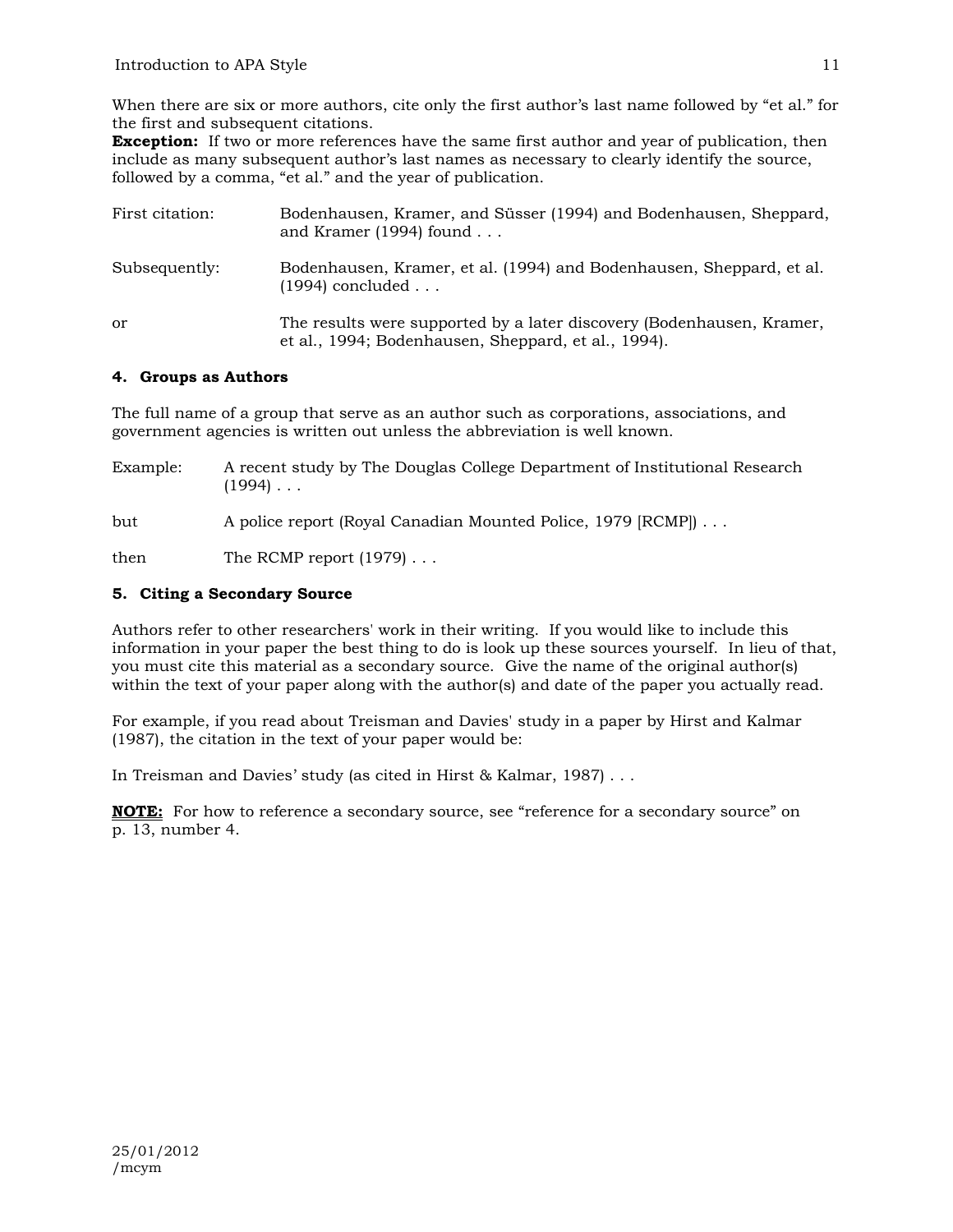# **REFERENCE LIST**

The purpose of a reference list is to enable the reader to retrieve the sources for the document. As a general rule, references are alphabetised according to the first author's last name, with additional rules for the following circumstances:

- **2 or more references with the same first author**: alphabetise based on the subsequent authors' last name.
- **2 or more references from the same author(s), but a different publication year:** list the sources in chronological order.
- **2 or more references with identical author(s) and publication year:** insert a lowercase letter – a, b, c, etc., – at the end of the publication year, but before the parentheses to uniquely identify each source. **NOTE:** the lettered publication year will be used when citing the article in the paper.
- **8 or more authors:** list the first six authors' names, followed by three ellipses  $( \ldots )$ , then insert the last author's name (see "without accession number" on page 14, number 7b).

Referencing for electronic and print form sources are identical with the addition of a retrieval location for an electronic source. Many scholarly full-text sources have begun to use a Digital Object Identifier (DOI) which provides a permanent link to a research article. The DOI begins with a "10" and is an alphanumeric value that can be found where the "Abstract" is visible when using a database such as "PsycINFO/PsycARTICLES" and/or on the first page of a research article. Copy and paste the DOI into your reference list to minimise transcription errors. If the DOI is not visible, it may be hidden under buttons labelled "Article", "CrossRef", "PubMed" or another full-text vendor source. Because a DOI is a permanent link to the journal article, a retrieval date, name of the database, and accession number is no longer necessary. If a DOI is unavailable, then use the URL. When using a URL, make sure the link is to the home page for the journal, magazine or newsletter. **NOTE:** If the retrieved source was in print form, but a DOI is available, then include the DOI as part of the reference.

Typing: The word "reference" is centred, typed in upper and lower case, and appears on a separate page. Each new entry is flush left, with the subsequent line of the entry indented 5-7 spaces (1.27cm or  $\frac{1}{2}$ ), referred to as a hanging indent. The titles of books, journals and volume numbers are italicised.

Below and on the subsequent pages are examples of how to reference various sources.

# **Periodicals**

# **1. Online Journal with a DOI**

Krebs, D. L., & Denton, K. (2006). Explanatory limitations of cognitivedevelopmental approaches to morality. *Psychological Review, 113*(3), 672-675. doi: 10.1037/0033-295X.113.3.672

*Authors:* Krebs, D. L., & Denton, K. (only provide each author's surname and initials; do not include first names)

*Most recent date of publication:* 2006 *Title of article:* Explanatory limitations of cognitive-developmental approaches to morality. *Name of journal:* Psychological Review (italicised) *Volume number of journal:* 113 (italicised) *Issue number:* 3 (in brackets, but not italicised) *Page numbers:* 672-675

**Note**: the italicised text shown above is not included in the reference section. It is provided here to help you understand the components of a journal entry.

25/01/2012 /mcym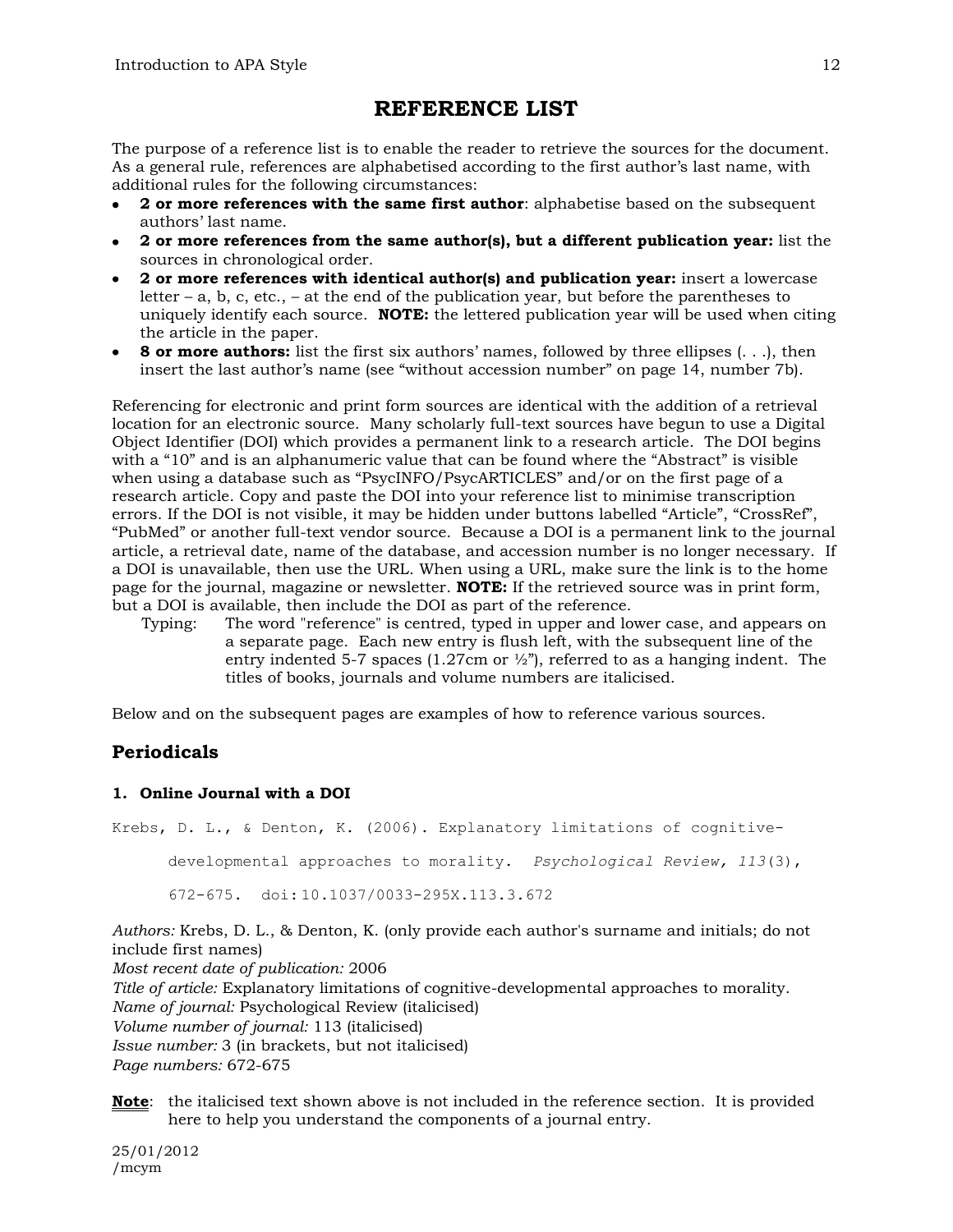# **2. Online Journal without a DOI**

Vicki, G. T., Thomae, M., Cullen, A., & Fernandez, H. (2007). The effect of sexist humor and type of rape on men's self-reported rape proclivity and victim blame. *Current Research in Social Psychology, 13*(10), 122-132. Retrieved from http://www.uiowa.edu/~grpproc/crisp/crisp.html

#### **3. Journal in print form**

Eich, E., & Macaulay, D. (2000). Are real moods required to reveal moodcongruent and mood-dependent memory? *Psychological Science, 11*(3), 244- 248.

#### **4. Reference for a secondary source**

The example used in "citing a secondary source" referred to Treisman and Davies' study that was cited in Hirst and Kalmar's (1987) paper. In the reference section, only the paper by Hirst and Kalmar (1987) would be listed. For example:

Hirst, W., & Kalmar, D. (1987). Characterizing attentional resources. *Journal of Experimental Psychology: General, 116*(1), 68-81.

# **Abstract**

Abstracts may be acceptable by some instructors as sources for information although, as a general rule, it is preferable to use the full-text article. When referencing an abstract from a database, include the accession number if available.

#### **6. Online Abstract as original source**

Perilloux, C., & Buss, D. M. (2008). Breaking up romantic relationships: Costs experienced and coping strategies deployed. *Evolutionary Psychology, 6*(1), 164-181. Abstract retrieved from http://www.epjournal.net

# **7. Online Abstract from a secondary source (e.g. database)**

#### **a) with accession number**

Dent, K., Johnston, R. A., & Humphreys, G. W. (2008). Age of acquisition and word frequency effects in picture naming: A dual task investigation. *Journal of Experimental Psychology: Learning, Memory and Cognition, 34*(2), 282-301. Abstract retrieved from PsycINFO database.(Accession No. 2008-02158-002)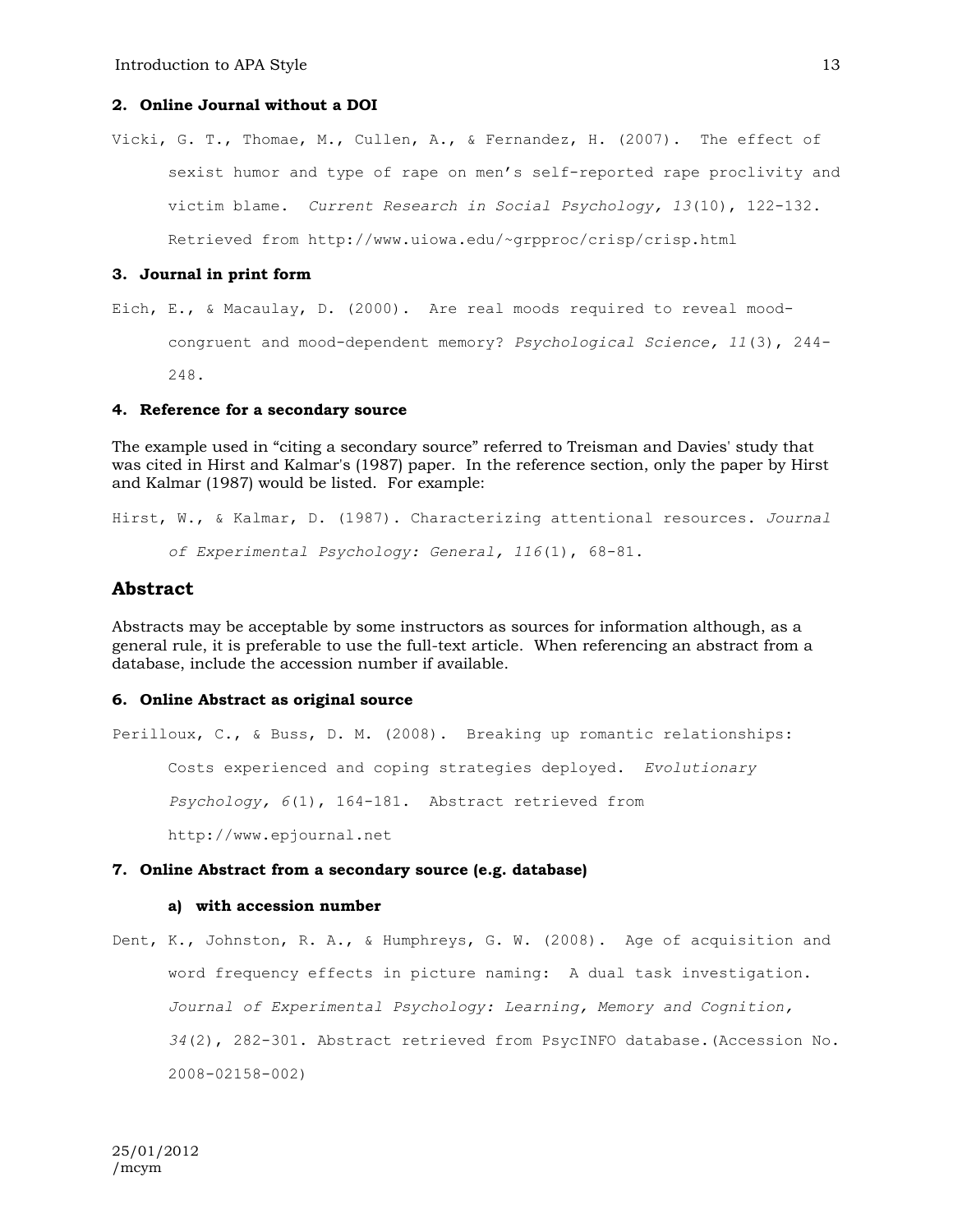#### **b) without accession number**

O'Connor, K., Marchand, A., Brousseau, L., Aardema, F., Mainguy, N., Landry, P., . . . Bouthillier, D. (2008). Cognitive-behavioural, pharmacological and psychosocial predictors of outcome during tapered discontinuation of benzodiazepine. *Clinical Psychology & Psychotherapy, 15*(1), 1-14. Abstract retrieved from Wiley InterScience database.

# **8. Abstract in print form**

```
Roese, N. J., Pennington, G. L., Coleman, J., Janicki, M., Li, M. P., & 
Kenrick, D. T. (2006). Sex differences in regret: All for love or some 
for lust? [Abstract]. Personality and Social Psychology Bulletin, 
32(6), 770-780.
```
#### **Books**

#### **9. Online Book**

As with online journals, if a DOI is available, use the DOI instead of a URL.

```
Perfect, T. J., & Schwartz, B. L. (Eds.) (2002). Applied metacognition. 
Retrieved from http://www.questia.com/read/107598848
```
*Author:* Perfect, T. J., & Schwartz, B. L. (only provide the author's surname and initials; do not include first names) *Most recent date of publication:* 2002 *Title:* Applied metacognition (italicised)

**Note**: the italicised text shown above is not included in the reference section. It is provided here to help you understand the components of a book entry. The examples given below follow a similar convention.

#### **10.Book in print form**

Myers, D. G. (2007). *Psychology* (1st Canadian ed.). New York, NY: Worth.

#### **11.Chapter from an Online Book**

Lachkar, J. (2004). The couple: The dance, the drama, and the bond. In *The narcissistic/borderline couple: New approaches to marital therapy* (2nd ed., pp. 33-54). Retrieved from http://www.questia.com/read/107512508#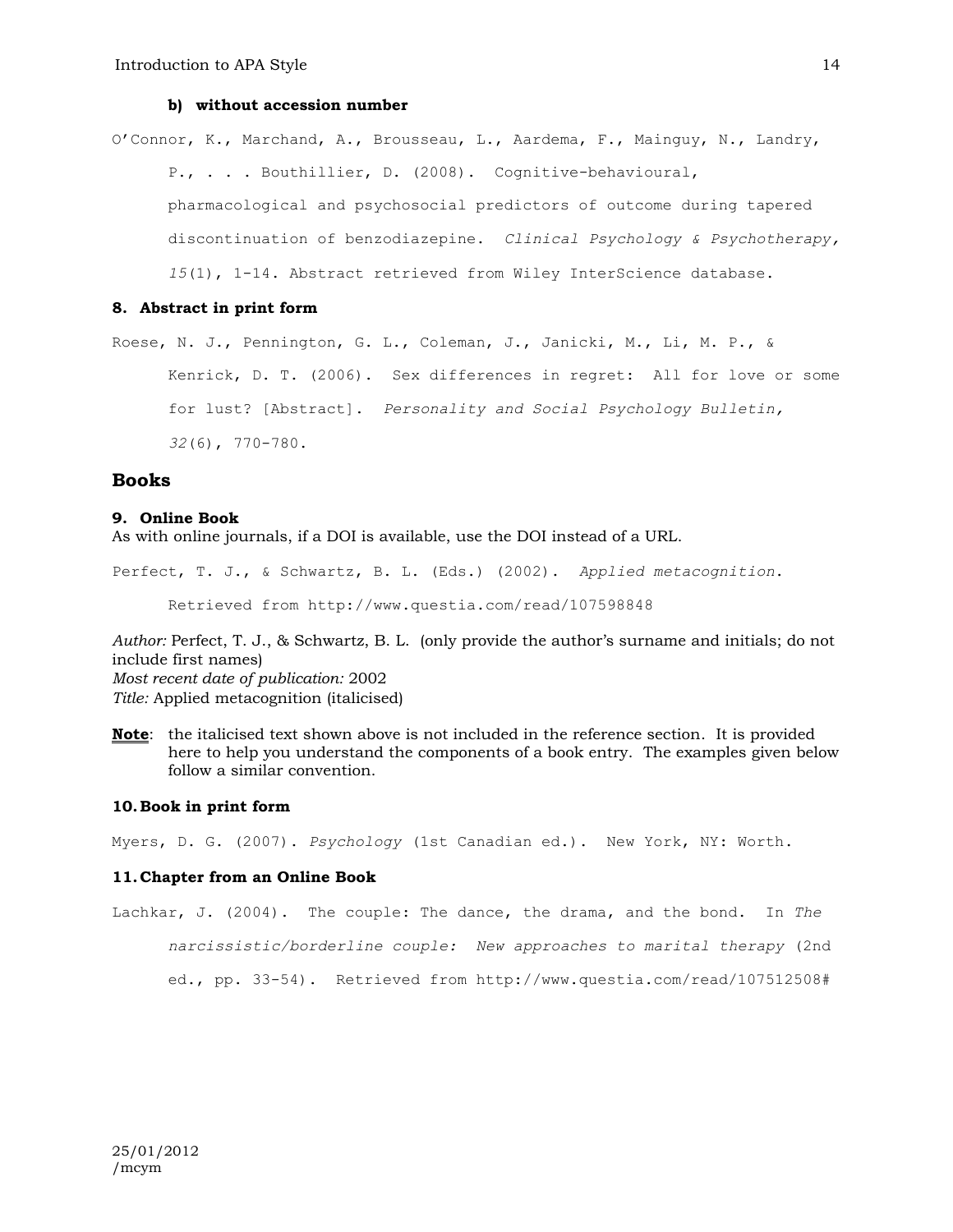#### **12.Chapter from a book in print form**

Krebs, D. L., & Denton, K. (1997). Social illusions and self deception: The evolution of biases in person perception. In J. A. Simpson & D. T. Kenrick (Eds.), *Evolutionary social psychology* (pp.21-48). Hillsdale, NJ: Erlbaum.

#### **13.Book with more than one author**

Elmes, D. G., Kantowitz, B. H., & Roediger, H. L. III (1992). *Research methods in psychology* (4th ed.). St. Paul, MN: West.

#### **14.Book with government agency or corporate author**

American Psychiatric Association. (2000). *Diagnostic and statistical manual of mental disorders* (4th ed., text revision). Washington, DC: Author.

# **Dictionary or Encyclopaedia**

#### **15. Online Dictionary**

Cognition. (2008). In *Oxford reference online premium dictionary*. Retrieved from http://www.oxfordreference.com

#### **16. Online Encyclopaedia**

Schizoaffective disorder. (2008). In R. S. Porter, J. L. Kaplan, B. P.

Homeier, & M. H. Beers (Eds.), *The Merck manuals on-line medical* 

*library*. Retrieved from http://www.merck.com

#### **17.Dictionary or Encyclopaedia in print form**

Colman, A. (2003). *Oxford dictionary of psychology*. New York, NY: Oxford University Press.

#### **Magazine**

#### **18. Online magazine article**

Blue, L. (2008, March 12). Is our happiness preordained? [Online exclusive]. *Time*. Retrieved from http://www.time.com/time/health

**NOTE:** If the on-line article can be located using "search" on the publication's homepage, then provide the URL to the homepage only, otherwise include the entire URL.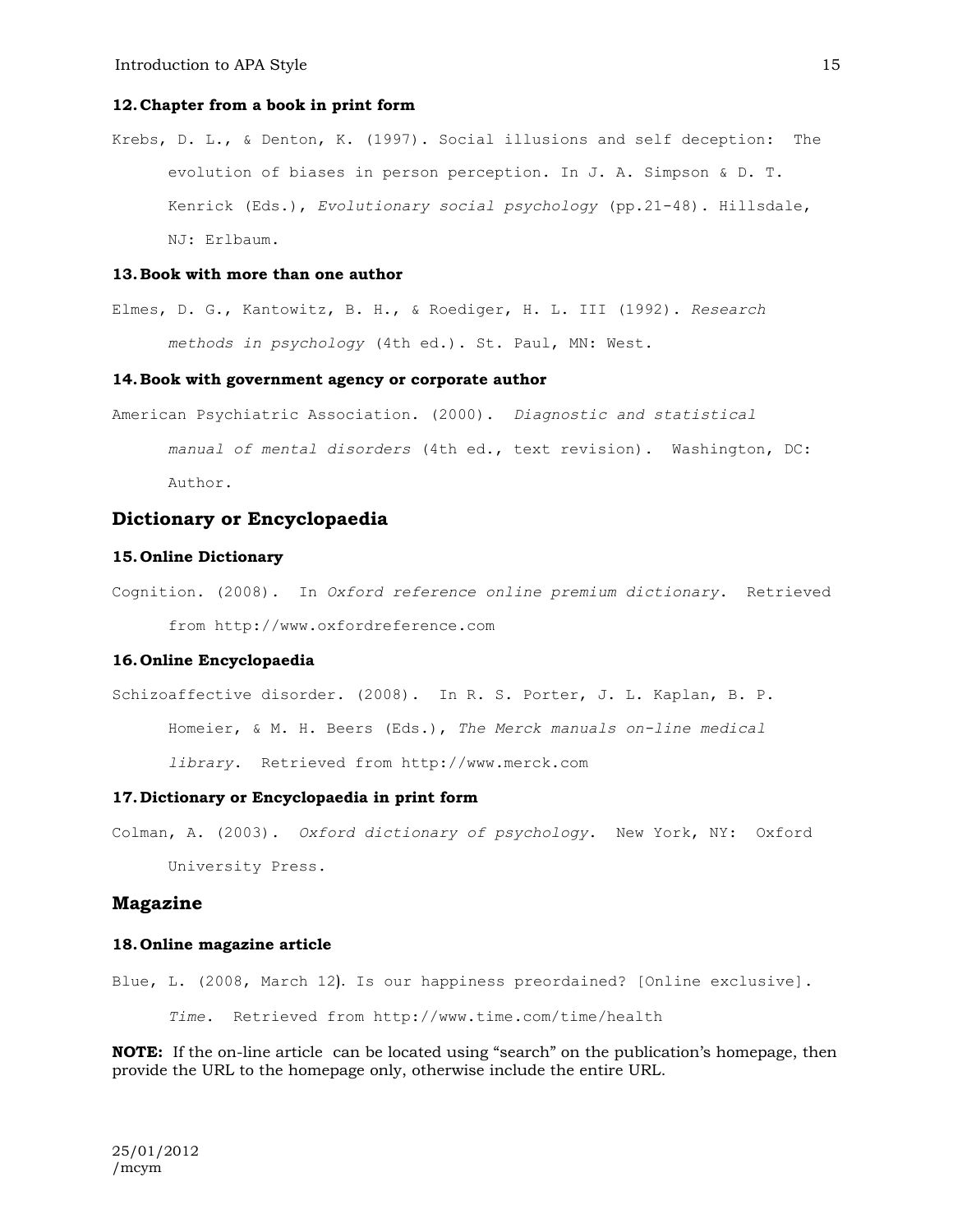#### **19.Magazine article in print form**

George. L. (2007, April 9). The secret to not losing your marbles. *Macleans*, *120*(13), 36-39.

#### **Newspaper**

#### **20. Online newspaper article**

Kirkey, S. (2008, January 30). Toronto team discovers memory tune-up. *The Vancouver Sun*. Retrieved from http://www.canada.com/vancouversun/news/ story.html?id=490bc3ba-7e2e-463c-8f54-d9e989d164d8&p=2

**NOTE:** If the on-line article is available using "search", then provide the URL to the homepage otherwise include the entire URL.

# **21.Newspaper article in print form**

Tanner, L. (2008, March 19). Gene variations linked to severity of PTSD. *The Globe and Mail,* p. L4.

# **Audiovisual Media**

#### **22.Video**

Davidson, F. W. (Producer), & Davidson, J. M. (Director). (1996). *Play: A Vygotskian approach* [VHS]. USA: Davidson Films.

The generic format:

Producer, A. A. (Producer). & Director, B. B. (Director). (Year). Title of the motion picture [Motion Picture, or medium of recording e.g., DVD, VHS]. Country of Origin: Studio.

#### **23.Podcast**

Green, C. D. (Producer). (2009, October 9-15). *Thomas Blass on Stanley Milgram's shocking studies of obedience* [Audio podcast]. Retrieved from *www.yorku.ca/christo/podcasts/*

#### **24. Episode from a television series**

Vattano, F. J., Bennett, T. L., & Butler, M. (Writers), & Maher, T. (Director). (1997). Living with amnesia: The hippocampus and memory. In M. Ellis & R. Bend (Producers), *The brain: Teaching modules* (2nd ed.). New York, NY: WNET.

Follow the format for a chapter in a book, except insert the writer(s) and director(s) name in place of the author(s) of the chapter; and insert the name of the producer(s) in place of the editor.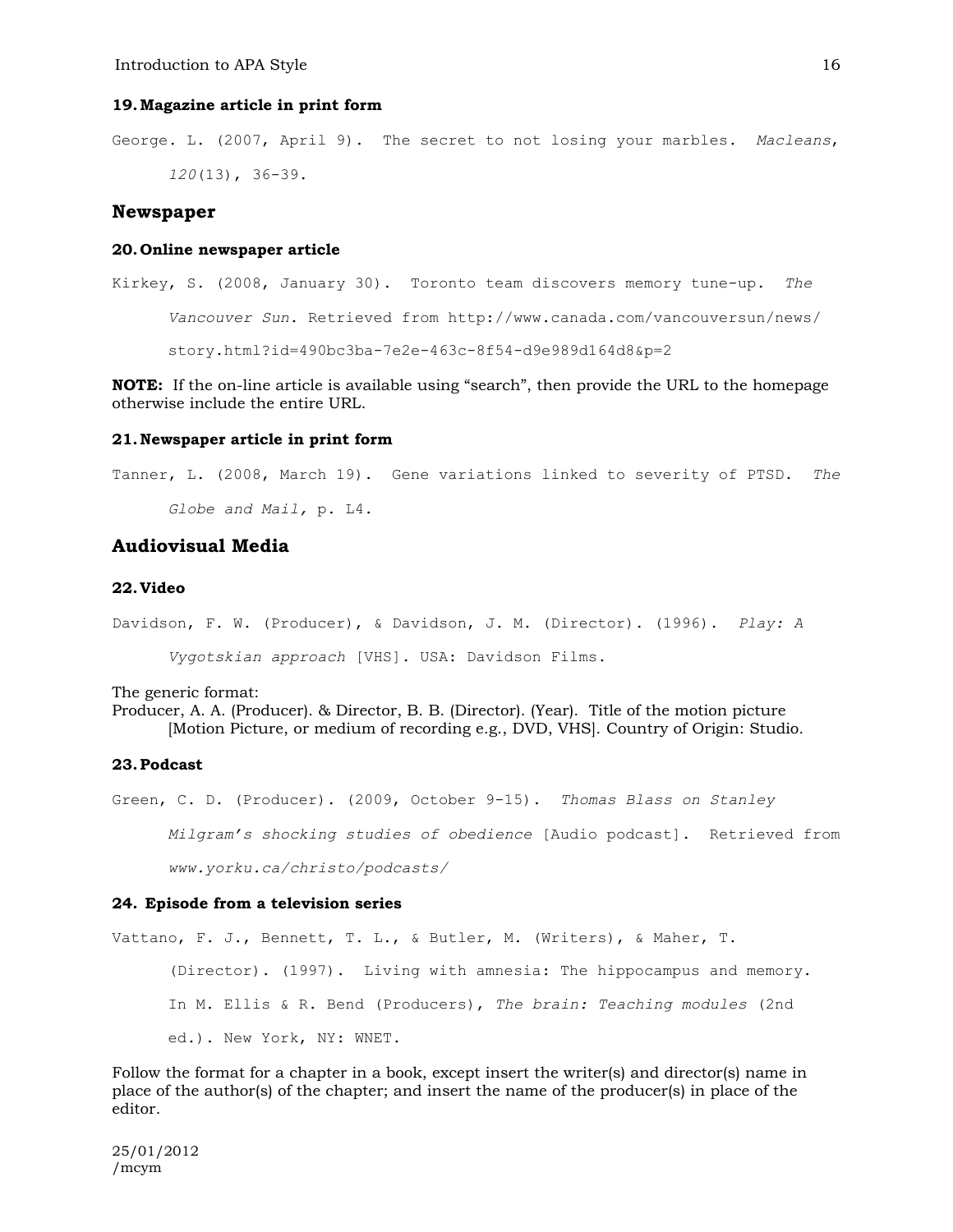# **Curriculum and Course Material**

#### **25.Presentation Slides**

Kurt, A. (2008). *Lecture 7: Learning* [PowerPoint slides]. Retrieved from http://mydouglas.douglas.bc.ca/cp/grouptools/fileshare/11049/16631/ Lecture 7 Learning.pdf

# **26.Lecture notes**

Jackson, J. (2008). Psychology 2300 – introduction to statistics: Lecture 6. Retrieved from http://webct6.douglas.bc.ca/webct/urw/lc5116001.tp0/ cobaltMainFrame.dowebct?JSESSIONID=9s2xHhwT3sYvTp52pc1J1rLQDTHvH2 qKgVs30fvk1Ds87vJ2wNFg!176160837!webct6.douglas.bc.ca!80!443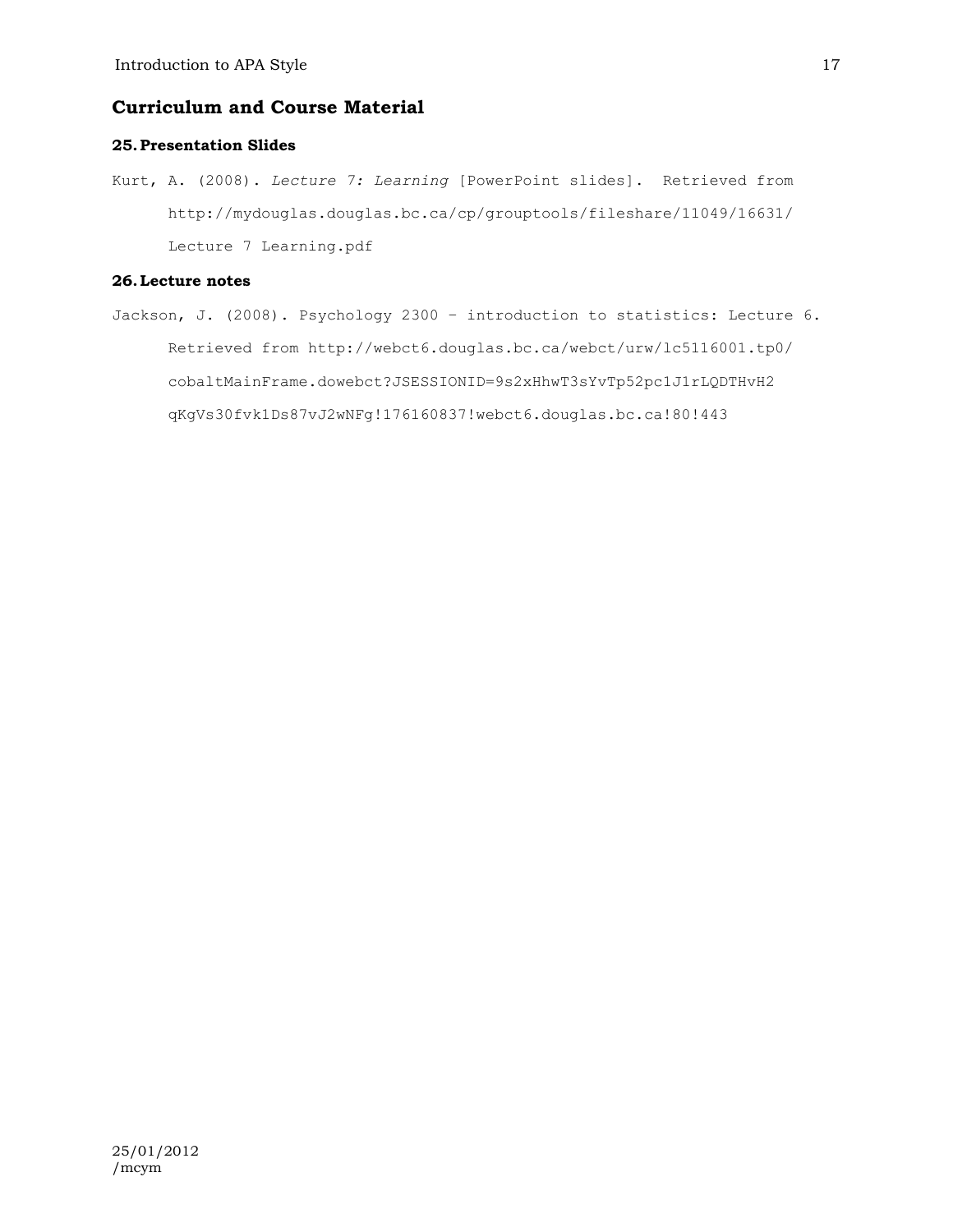# References

# American Psychological Association. (2010). *Publication manual of the American Psychological Association* (6th ed.). Washington, DC: Author.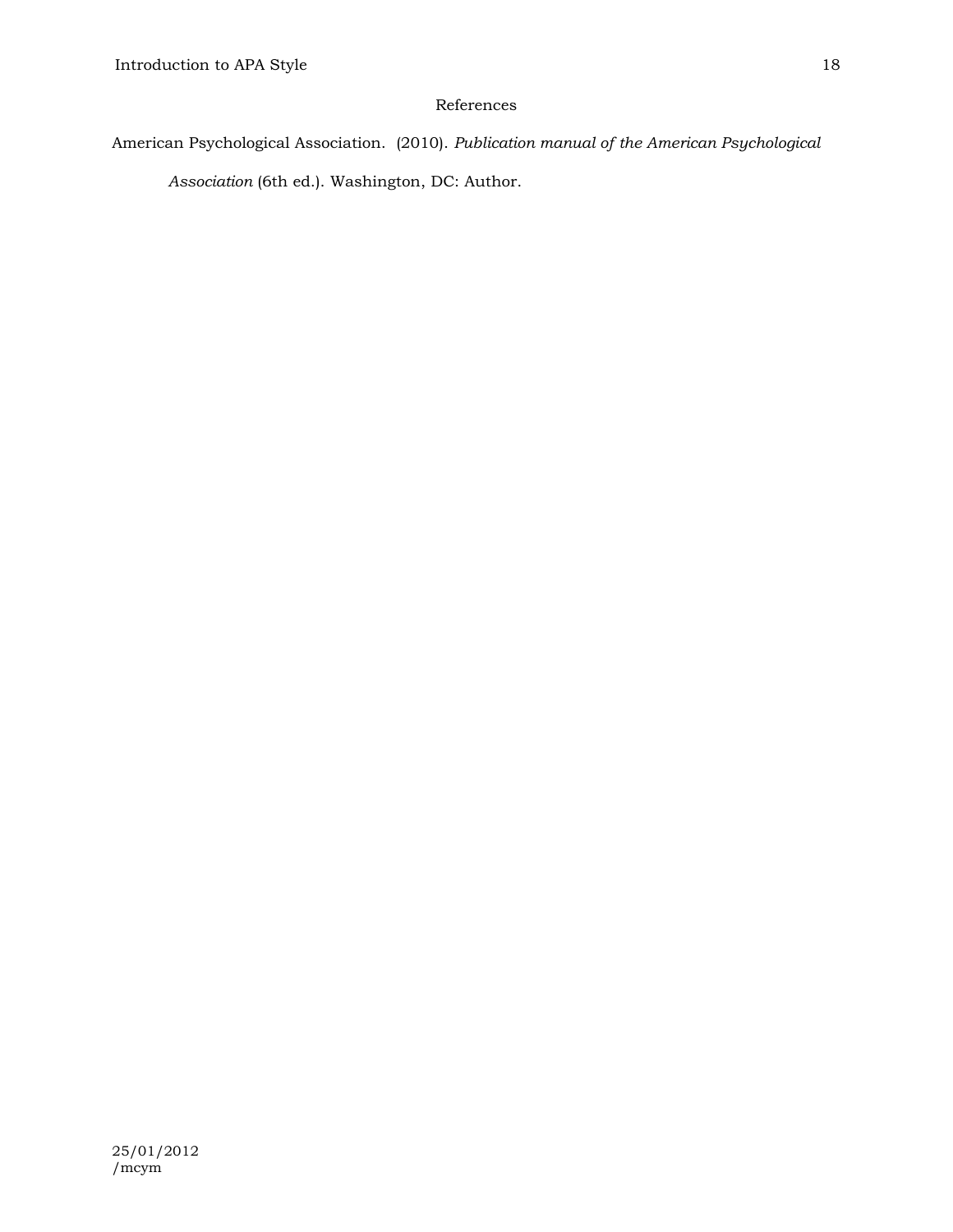$\sim$ 

The Effectiveness of Excuse-Validation in Reducing Negative Affect

Kathy Denton

Douglas College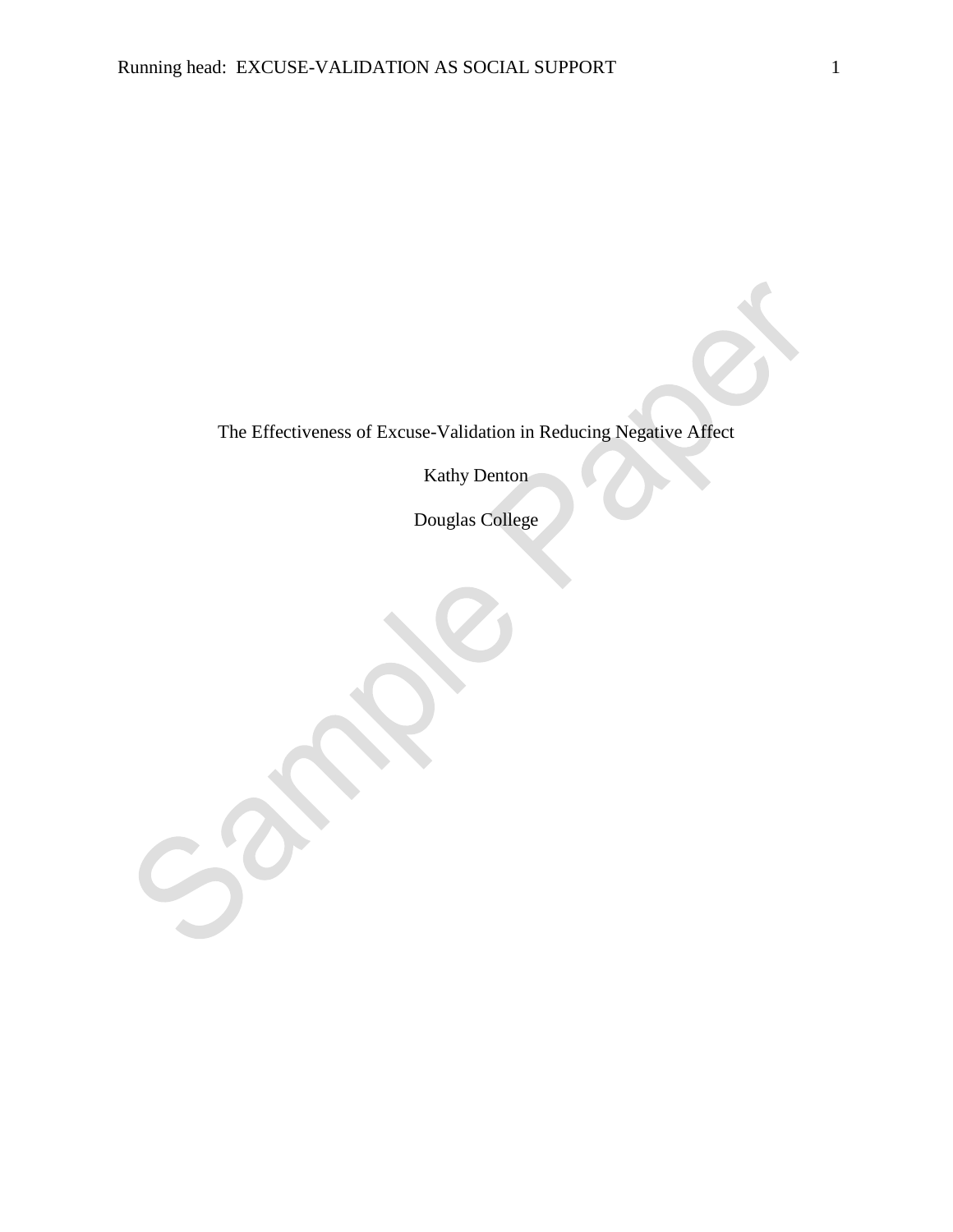$-20$ 

# Abstract

Excuse-making is a common strategy people invoke to feel better following a negative event. When excuses are advanced in public, their effectiveness may depend on whether they are validated by others. The present study was conducted to assess the emotional impact on participants of having their excuses validated by a supportive stranger in a conversation about a real life negative event, as compared to receiving no support from an attentive audience. Participants were 31 male and 39 female undergraduate students, who participated for course credit. Participants' affective state was assessed prior to and after talking to a supportive stranger who either validated or did not validate their excuses. It was hypothesized that participants in the excuse-validation condition would report lower levels of negative affect at the post-conversation assessment than participants whose excuses were not validated. The results indicated that excuse-validation is an effective form of social support and is necessary for publicly made excuses to alleviate negative affect.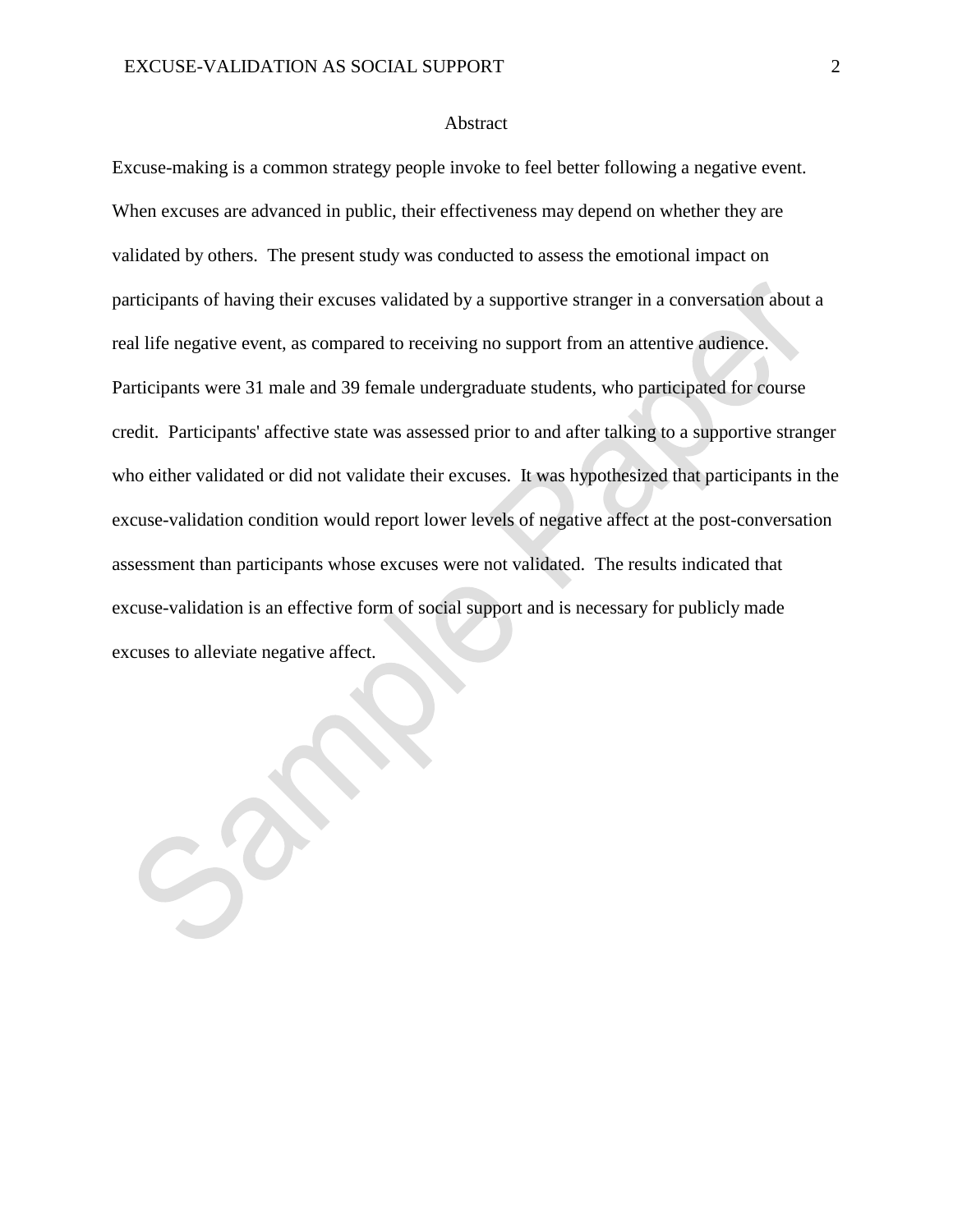The Effectiveness of Excuse-Validation in Reducing Negative Affect

Social psychology is replete with evidence that people who receive information that threatens their sense of self, such as a negative evaluation, will distort the information in selfserving ways (see Miller & Porter, 1988; Snyder & Higgins, 1988; Taylor & Brown, 1988, for reviews). Snyder, Higgins, and Stucky (1983) have demonstrated that making excuses (e.g., trivializing negative feedback, making an external attribution for the cause of an unfavourable outcome) is a common way in which people attempt to construct a less threatening reality following upsetting experiences.

Investigations of excuses and related processes tend to focus on excuses people make in private, laboratory contexts after receiving some form of negative feedback (see Snyder & Higgins, 1988, for a review). The results of this research suggest that processes that help people evade responsibility for their negative outcomes, such as excuses, are beneficial. Excuses preserve people's self-concepts and alleviate negative affect associated with unfavourable outcomes (Snyder & Higgins, 1988; Taylor & Brown, 1988).

It is unclear whether excuses provide relief from negative events when they are advanced outside of the lab, in public contexts. Few researchers have assessed the effectiveness of publicly-made excuses. Three studies (Denton & Zarbatany, 1996; Mehlman & Snyder, 1985; Schönbach, 1990), however, suggest the effectiveness of publicly-made excuses may depend on the audience who receives the excuse and context in which the excuse is invoked.

A study by Schönbach (1990) revealed that audiences in competitive or antagonistic contexts (e.g., people on an opposing side of a dispute) have a vested interest in challenging people's excuses, which constrains the excuse-maker's ability to evade responsibility and to alleviate negative affect. Similarly, a study by Mehlman and Snyder (1985) demonstrated that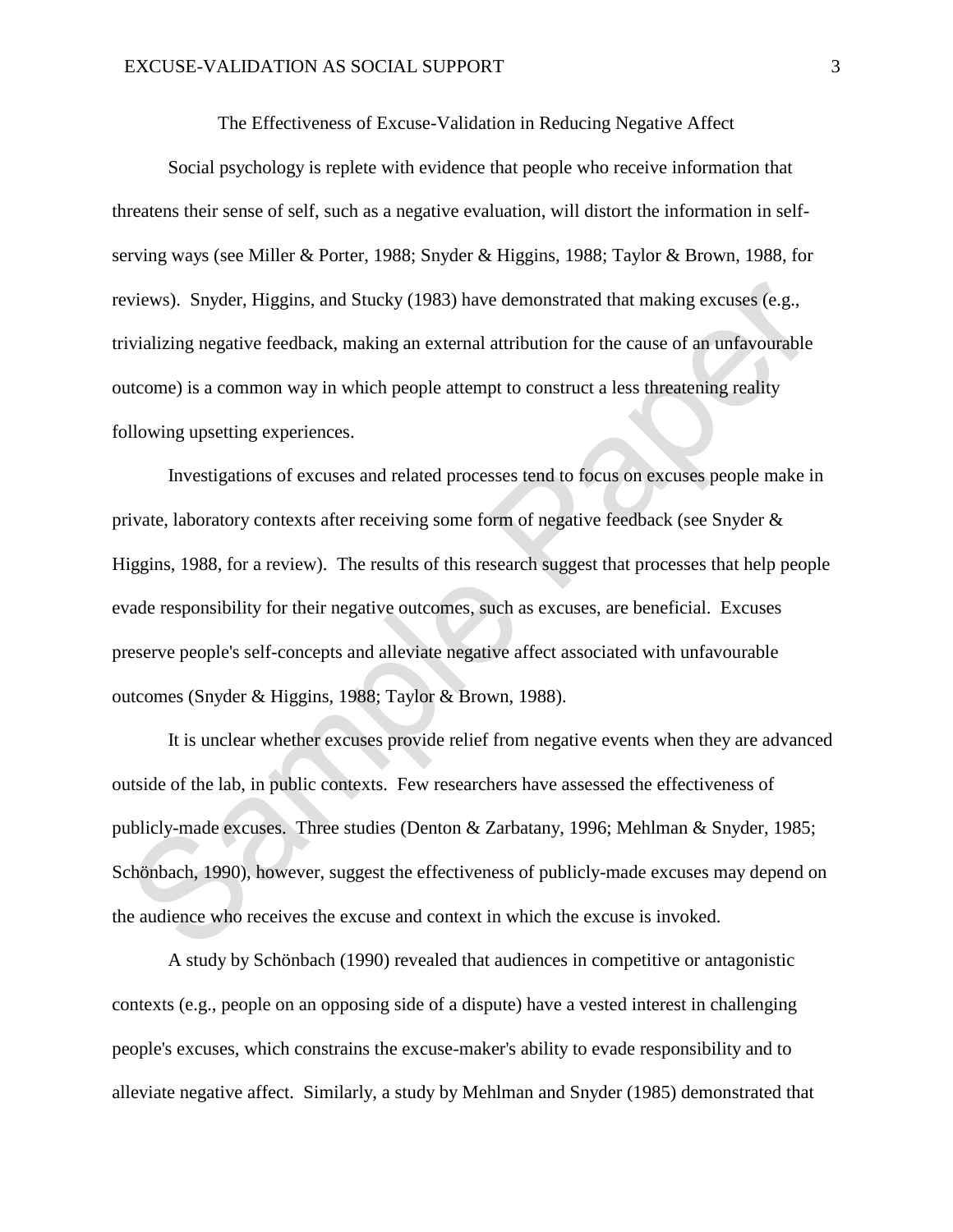excuses examined by an "all knowing," electronic audience in an experimental context were constrained by anticipated challenges to their validity, and, therefore, less effective than privately-made, unexamined excuses in relieving negative affect.

In contrast, in a study of social support strategy effectiveness, Denton and Zarbatany (1996) observed that when people discussed real life negative experiences with friends during supportive conversations, their friends not only agreed with their excuses (i.e., provided excusevalidation) but also made excuses for them. In terms of the effectiveness of excuses and excusevalidation in reducing negative affect, Denton and Zarbatany (1996) reported that the excuses people made for themselves were ineffective in reducing negative affect; but, friends' validation of these excuses helped alleviate negative affect. Indeed, the validation of excuses by friends was found to be a more effective support strategy than any other form of social support or coping assessed in this study (i.e., excuse-making, emotional support, advice, discussing a more pleasant topic). The correlational nature of this study, however, does not permit conclusions to be drawn about whether excuse-validation caused reductions in negative affect or was a consequence of negative affect reduction.

The present study was a first attempt to test the effectiveness of excuse-validation as a social support strategy in a controlled experiment. Participants discussed a real-life negative event with a supportive stranger who either validated their excuses or listened attentively without providing excuse-validation. Prior to and after this discussion, participants completed a questionnaire to assess their level of negative affect. Based on past correlational research on excuse-validation (Denton & Zarbatany, 1996) and related research on the effects of implicit (Mehlman & Snyder, 1985) and explicit (Schönbach, 1990) challenges to people's excuses, it was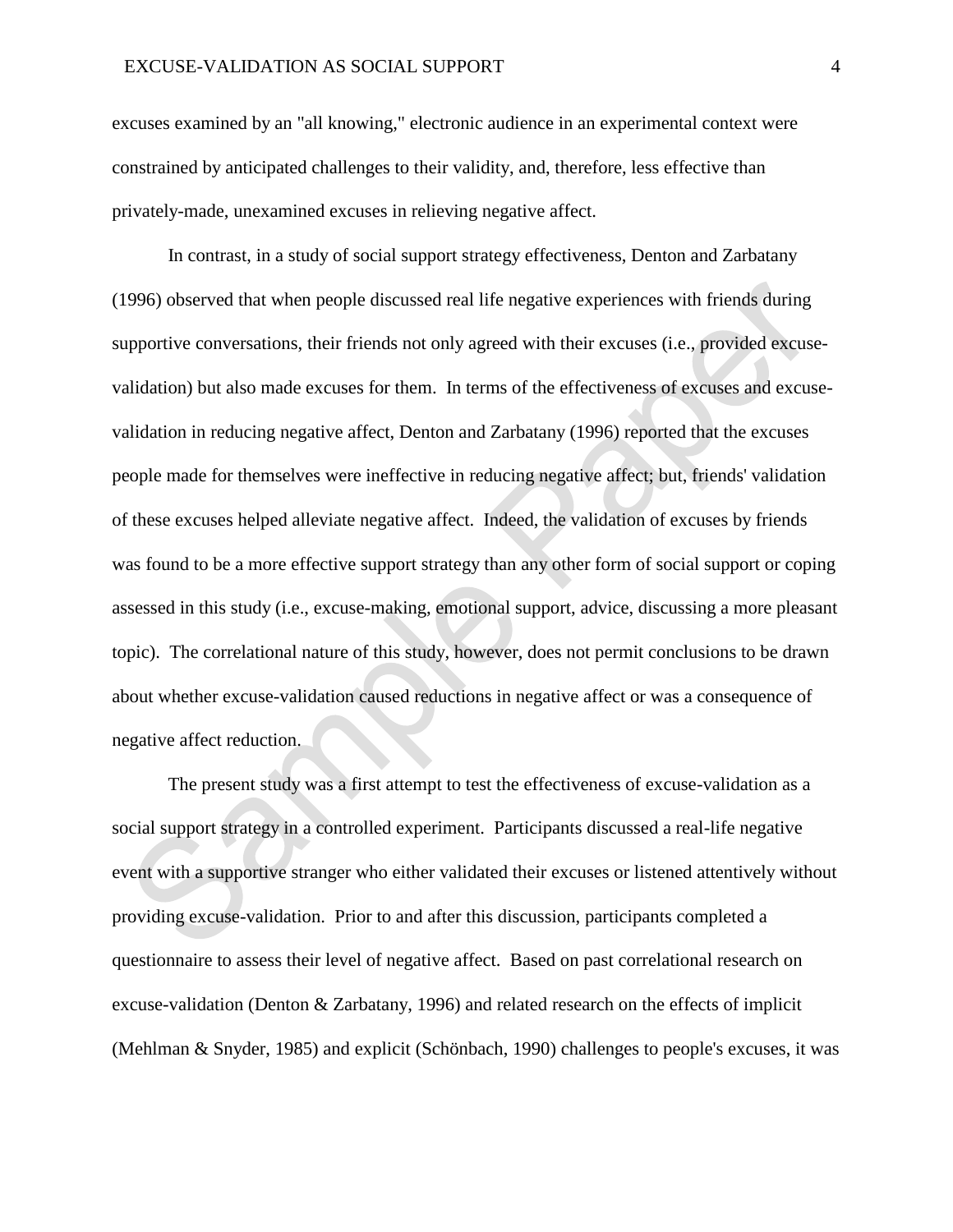expected that participants whose excuses were validated would benefit more from the supportive conversation than participants whose excuses were not validated.

# **Method**

# **Participants**

Participants were 31 male and 39 female undergraduate students (*M* age = 25.8) who attended the University of Western Ontario. Participants were told that the study assessed how people talk about negative events. Volunteers received course credit for their participation.

# **Procedure**

Two brief versions of the Multiple Affect Adjective Check List (MAACL; Zuckerman & Lubin, 1965) were used to assess negative affect (see Appendix). Each checklist contained 42 words that described various emotional states (e.g., happy, nervous). Participants were instructed to read each item and place an "x" beside those items that described how they felt at that moment. Total negative affect scores were created by adding together the number of negative emotional words in each of three subscales (i.e., anxiety, depression, anger) that were marked with an "x" and the number of positive emotional words (e.g., relaxed, happy) that were not marked with an "x," then dividing by three. The highest possible score on the test was 14, which indicated a very high level of negative affect.

In addition to the MAACL, a short, written questionnaire was created for this study. This five-item questionnaire assessed participants impressions of the supportive stranger (e.g., How supportive was she? How comfortable did you feel talking to her?). Responses were made on seven-point rating scales and aggregated to produce an impression of supportive stranger score. The higher the score, the more positively participants viewed the supportive stranger.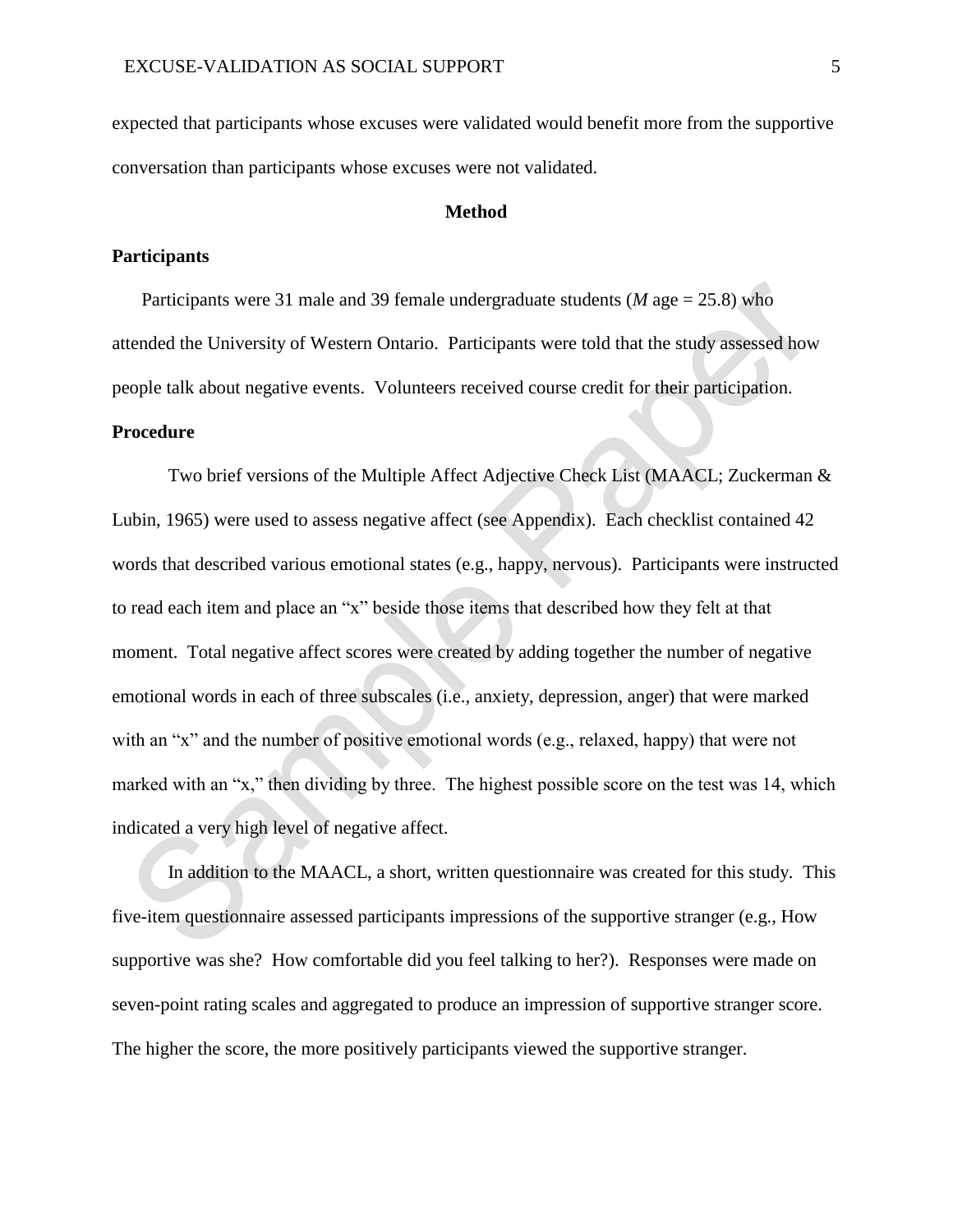A research assistant contacted potential participants by telephone and provided them with a brief description of the study. Meeting times were arranged for volunteers, who were tested individually in a Psychology lab.

When participants arrived at the Psychology lab, the experimenter asked them to (a) disclose an upsetting incident from their past that still bothered them to think about and (b) complete a brief version of the MAACL. Next, participants discussed the incident they disclosed to the experimenter with a "supportive stranger" (who was referred to as a research assistant) for seven minutes in front of a video camera.

During the seven-minute conversation, the supportive stranger interacted with participants according to the social support requirements of the experimental condition to which subjects' were randomly assigned: excuse-validation or attentive listening. In the excusevalidation condition, the supportive stranger was instructed to validate every excuse participants made by nodding or by verbalizing agreement. For example, if a participant minimized the seriousness of getting an "F" on a test by saying it was only a quiz, the supportive stranger might say, "yeah, quizzes aren't worth much." In contrast, in the attentive listening condition, the supportive stranger would not validate participants' excuses or invoke any other form of support, but merely provide an opportunity for participants to express their feelings and points of view by encouraging conversation and asking questions. For example, after learning about a failing grade, the supportive stranger might ask, "What did you do when you received your grade?"

After seven minutes of conversation with the supportive stranger, the experimenter entered the room and asked the supportive stranger to leave. Participants then completed the second version of the MAACL and the set of five questions about the supportive stranger. Participants were then thanked and debriefed.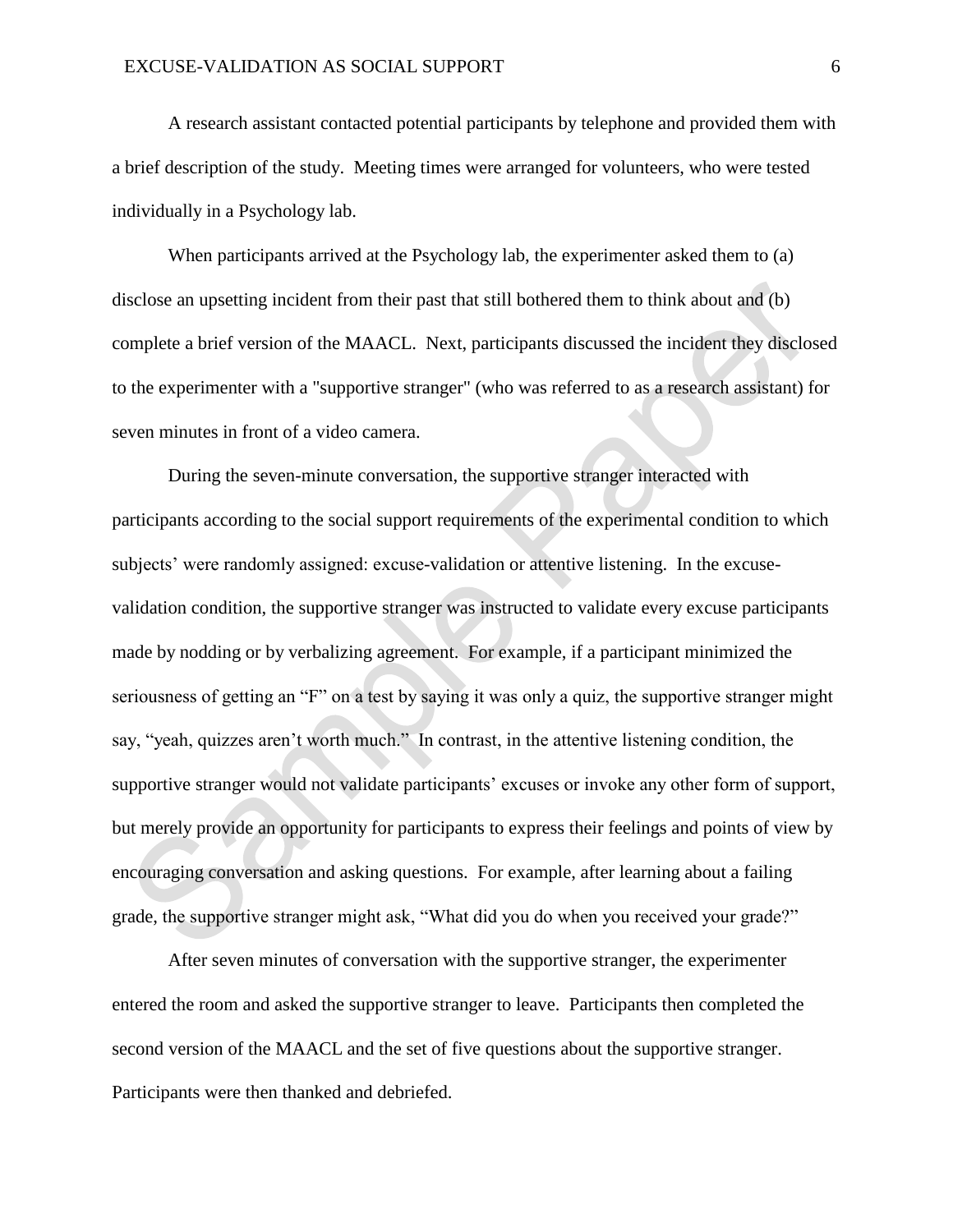# **Results**

The effectiveness of the three forms of social support were assessed by comparing the mean pre- and post-conversation MAACL scores of participants in both experimental conditions. As expected, participants in the excuse-validation condition reported higher negative affect scores before  $(M = 6.4)$  than after  $(M = 5.3)$  talking to the supportive stranger (see Figure 1). In comparison, participants in the attentive listening conditions experienced an increase in negative affect from the pre-conversation assessment to the post-conversation assessment (*M*s = 6.0 and 7.2, respectively).



*Figure 1.* Mean pre- and post-conversation MAACL score by experimental condition.

Analyses of participants' impressions of the supportive stranger revealed that she was viewed as highly supportive in both experimental conditions. As shown in Table 1, participants in both experimental conditions viewed her very positively. The average impression of supportive stranger rating by participants in the excuse-validation condition was 5.9 (on a sevenpoint scale). The average rating by participants in the attentive listening condition was 6.0.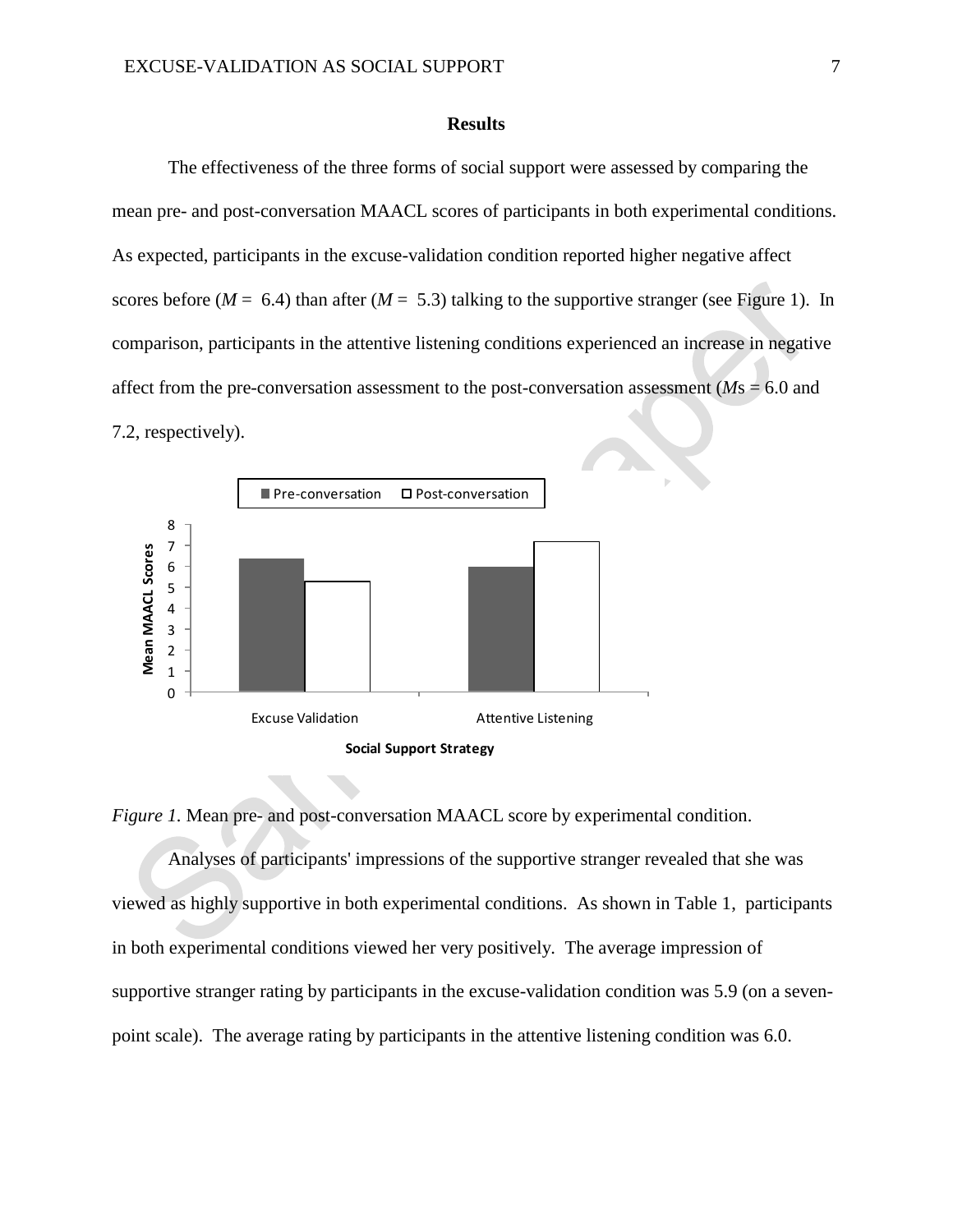# Table 1

# *Mean Impression of Supportive Stranger Ratings Across Experimental Conditions*

| <b>Experimental Condition</b> | <b>Mean Rating</b> |  |
|-------------------------------|--------------------|--|
|                               |                    |  |
| Excuse-Validation             | 5.9                |  |
| <b>Attentive Listening</b>    | 6.0                |  |
|                               |                    |  |

# **Discussion**

The results of this study demonstrated that excuse-validation was effective in reducing negative affect. As expected, participants whose excuses were validated by the supportive stranger reported lower levels of negative affect at the post-conversation assessment than at the pre-conversation assessment. Reductions in negative affect from pre- to post-conversation were not reported by participants in the attentive listening condition, whose excuses were not validated. These results were not moderated by participants' impressions of the supportive stranger. Participants in both experimental conditions rated the supportive stranger very positively.

Past research suggests that excuses are commonly invoked following negative events (Snyder & Higgins, 1988). The results of the present study demonstrate that the validation of excuses is an effective way to help people feel better. The reason why excuse-validation may alleviate negative affect is because validation strengthens the credibility of excuses, making them believable. According to Snyder et al. (1983), when excuses are believed, excuse-makers may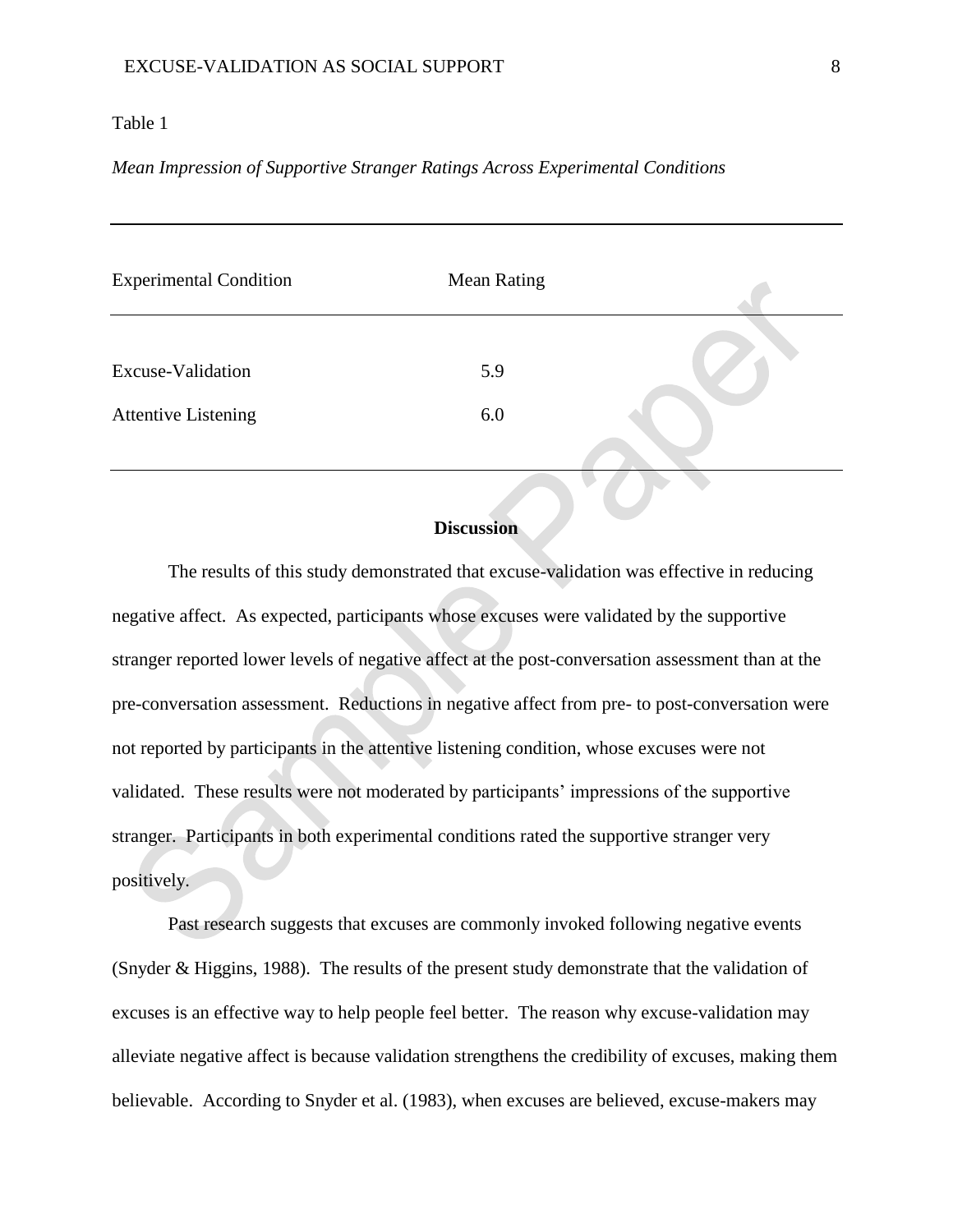feel less responsible for the event that evoked the excuses ("It wasn't my fault") or the event may seem less important ("It wasn't worth getting upset about"). In contrast, when excuses do not receive validation, as in the attentive listening condition where excuse-validation was prohibited, the excuse-maker may have difficulty evading responsibility or minimizing the event (Denton  $\&$ Zarbatany, 1996; Mehlman & Snyder, 1985; Schönbach, 1990).

Although the hypothesis in this study was supported, the study has a number of limitations. First, no controls were taken to ensure that excuse-making occurred in both experimental conditions. It is possible that only participants in the excuse-validation condition made excuses or that participants in the excuse-validation condition made more excuses than participants in the attentive listening condition. Therefore, the results of the experimental condition may be confounded by excuse-making. To minimize the confounding effects of excuse-making, future researchers may consider assessing the amount of excuse-making across conditions and, if necessary, invoking statistical controls.

A second limitation of the present study concerns the type of negative event disclosed by participants. The only constraint imposed on participants was that the event disclosed continued to evoke negative affect. It is possible that factors like the type of negative event (e.g., academic failure, loss of relationship) may affect the type of social support needed. Accordingly, excusemaking and excuse-validation may be more effective for some events than others. Therefore, to rule out the confounding effects of event type, future researchers may consider putting additional constraints on the type of event disclosed or ensuring that similar types of events are disclosed by subjects across experimental conditions.

In conclusion, the findings of this study are consistent with the claim of researchers such as Snyder and Higgins (1988) that the ability to make and benefit from excuses may depend on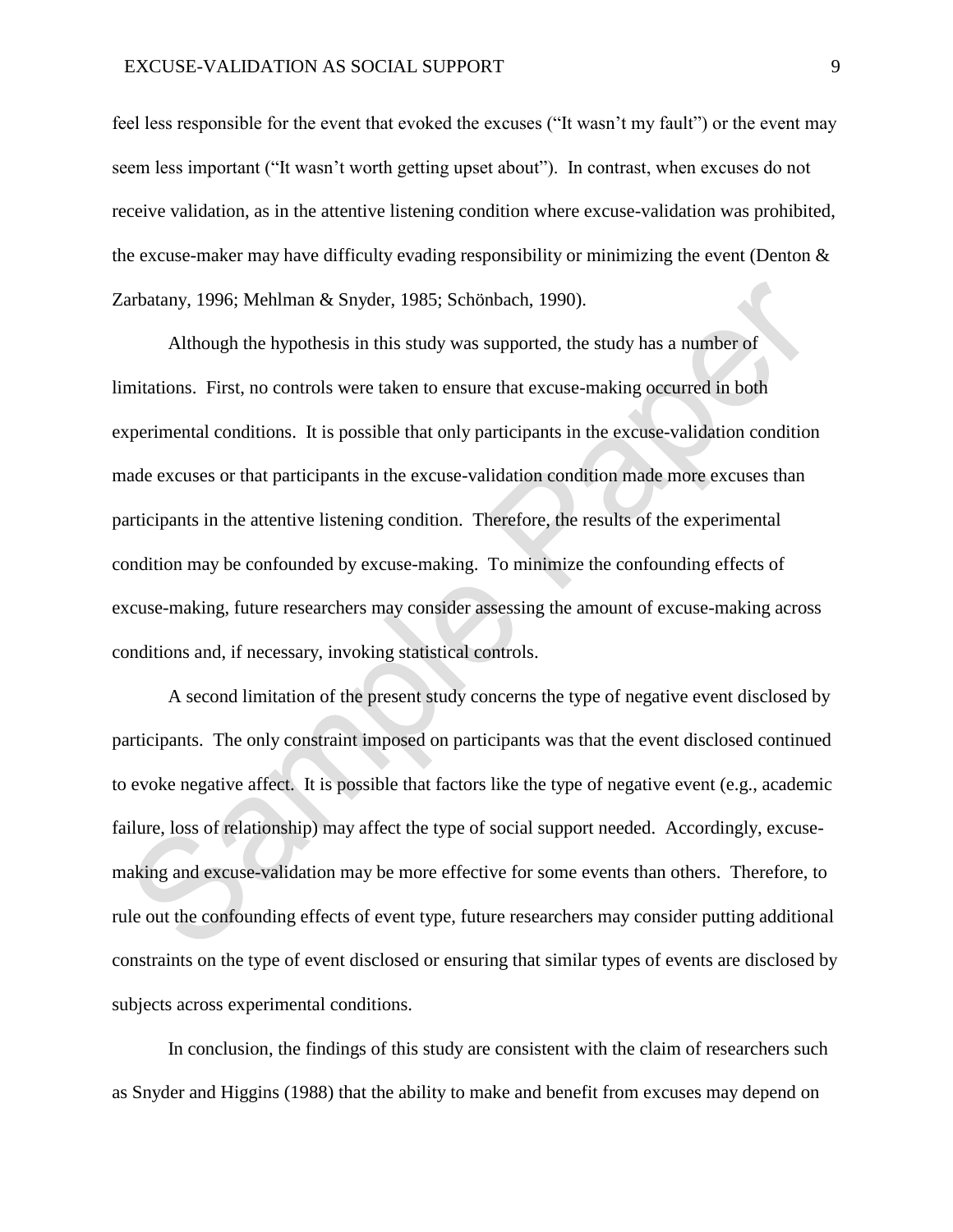the receptiveness of one's audience. When audience members behave as though they believe the excuses people make for themselves, the audience communicates that the excuses are valid. This may engender greater confidence in excuse-makers about their perception of a self-serving reality, which, in turn, may give rise to a more positive affective state.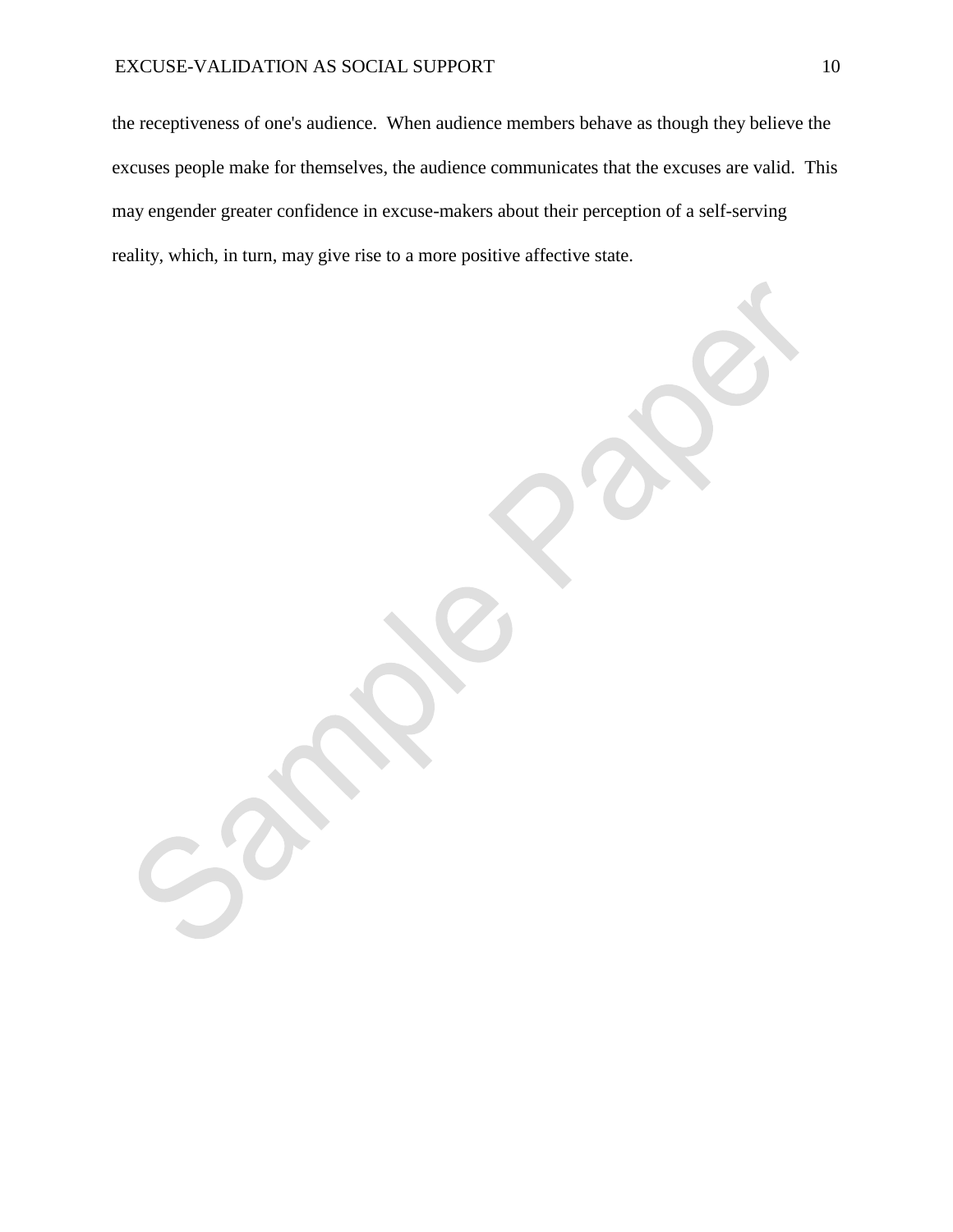# References

- Denton, K., & Zarbatany, L. (1996). Age differences in support processes in conversations between friends. *Child Development, 67*(4), 1360-1373. doi: 10.2307/1131705
- Mehlman, R. C., & Snyder, C. R. (1985). Excuse theory: A test of the self-protective role of attributions. *Journal of Personality and Social Psychology, 49*(4), 994-1001. doi: 10.1037/0022-3514.49.4.994
- Miller, D. T., & Porter, C. A. (1988). Errors and biases in the attribution process. In L. Y. Abramson (Ed.), *Social cognition and clinical psychology: A synthesis* (pp. 3-32). New York, NY: Guilford Press.
- Schönbach, P. (1990). *Account episodes: The management or escalation of conflict*. West Nyack, NY: Cambridge University Press.
- Snyder, C. R., & Higgins, R. L. (1988). Excuses: Their effective role in the negotiation of reality. *Psychological Bulletin, 104*(1), 23-35. doi: 10.1037/0033-2909.104.1.23
- Snyder, C. R., Higgins, R. L., & Stucky, R. J. (Eds.). (1983). *Excuses: Masquerades in search of grace*. New York, NY: John Wiley & Sons.
- Taylor, S. E., & Brown, J. D. (1988). Illusion and well-being: A social psychological perspective on mental health. *Psychological Bulletin, 103*(2), 193-210. doi: 10.1037/0033- 2909.103.2.193
- Zuckerman, M., & Lubin, B. (1965). *Manual for the Multiple Affect Adjective Checklist*. San Diego, CA: Educational and Industrial Testing.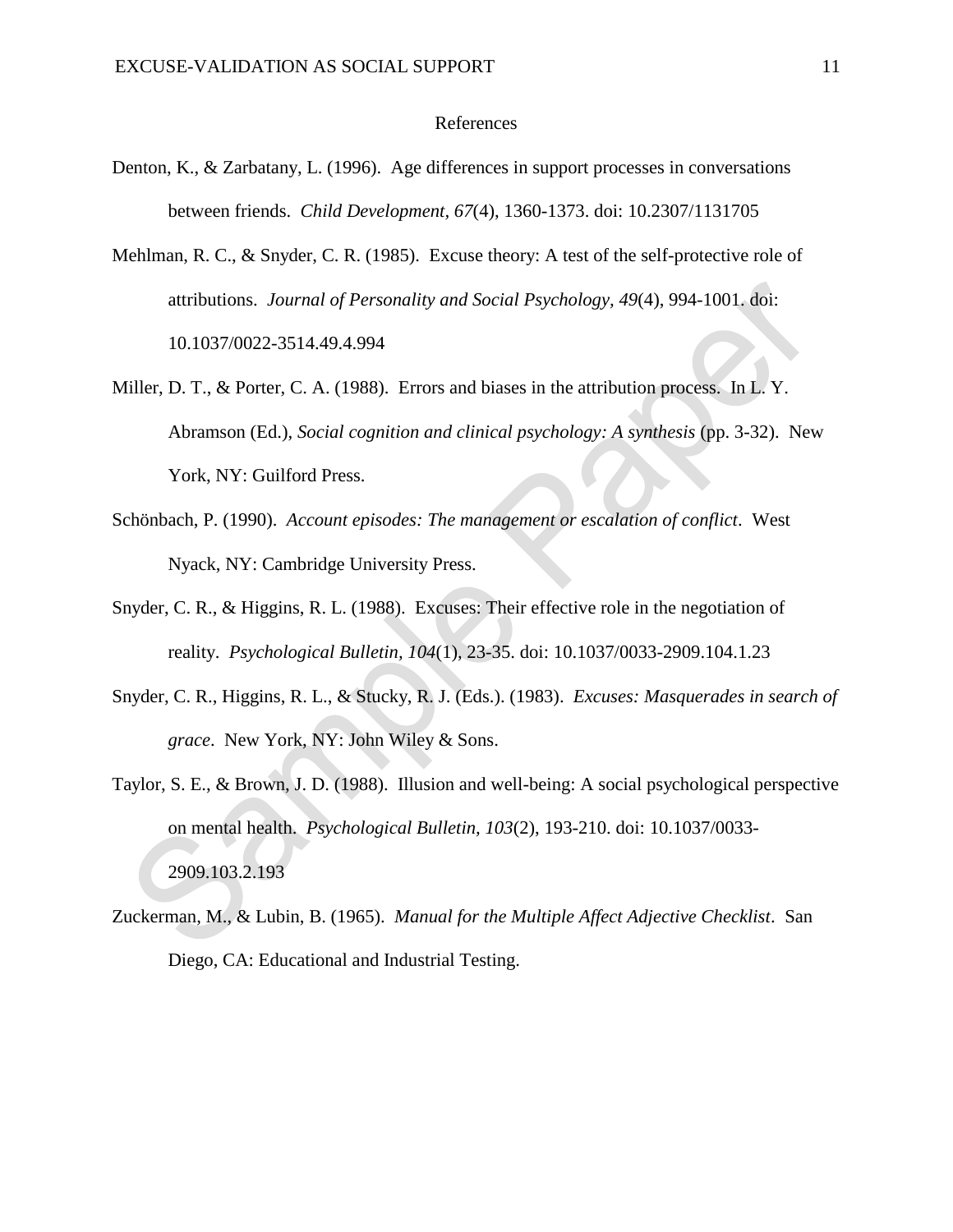Appendix

MAACL Form A